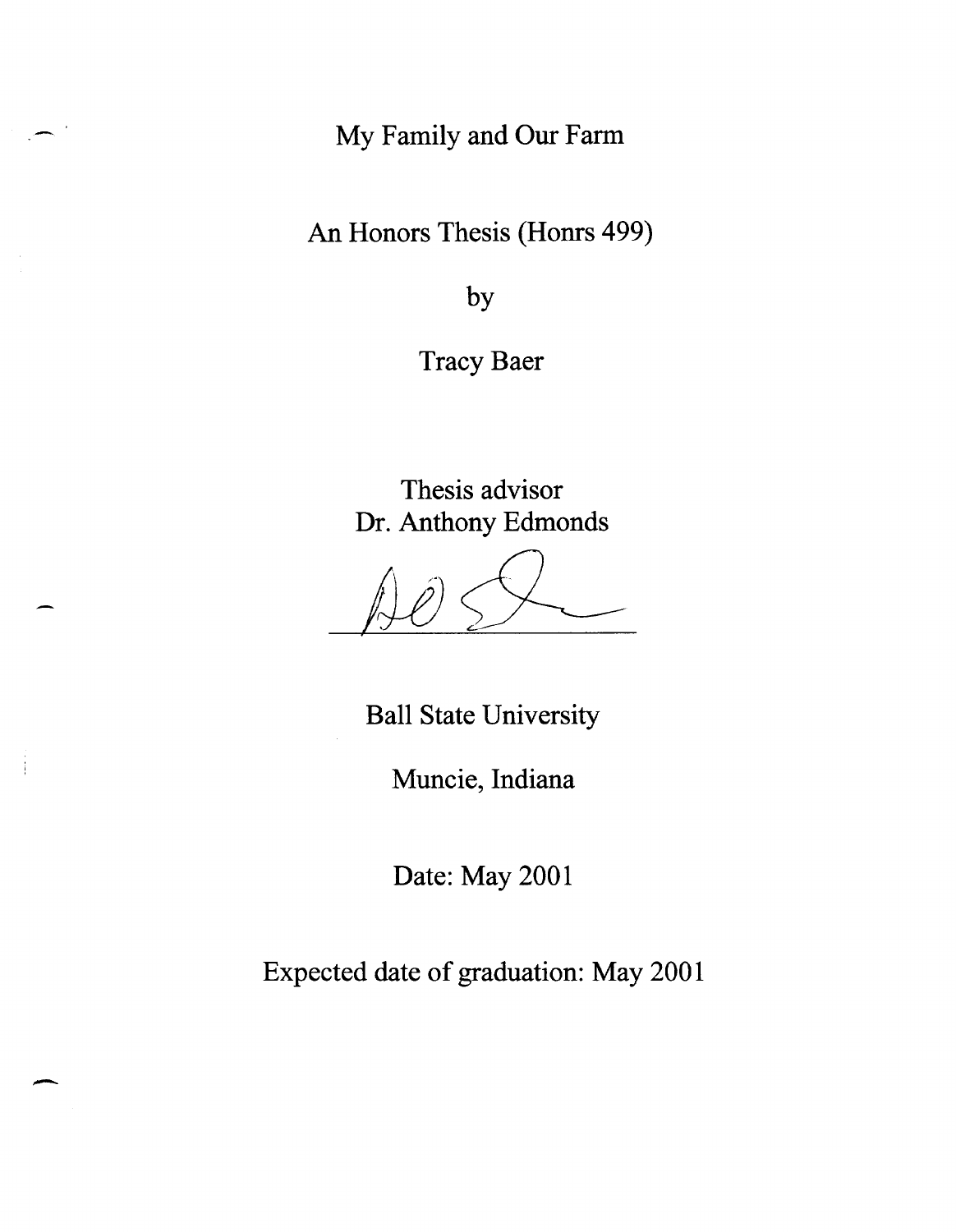$\mathsf{Sp} \mathsf{Co}\mathbb{N}$  $The  $is$$ l-D ;;.489  $.24$  $200$  / . B 37

### **Acknowledgments**

-

-

I would like to acknowledge my two thesis advisors, Dr. Anthony Edmonds and Dr. Steven Dennis, for all the time and effort they have given to the success of this paper. They offered valuable information and advise as I struggled to create a final project. Thank you for your willingness to always help and your friendship and guidance throughout my college career.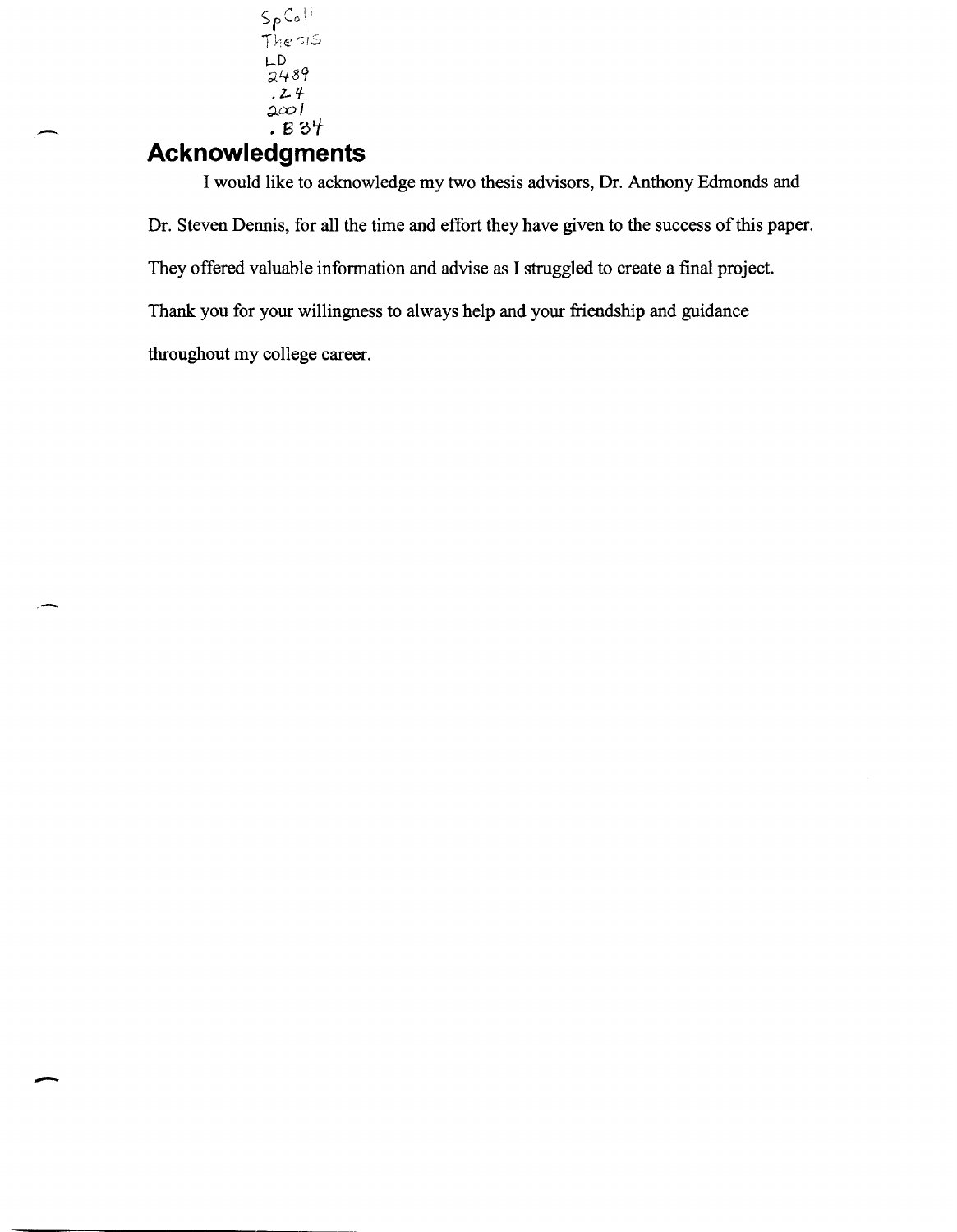# ,- **Abstract**

--

The purpose of this paper is to discuss the history of my family our farm and how they relate. Our farm has been with the family for five generations and been successful all along. This paper will discuss the reasons for this success and hopefully help those without farm knowledge understand what it takes to keep an operation running.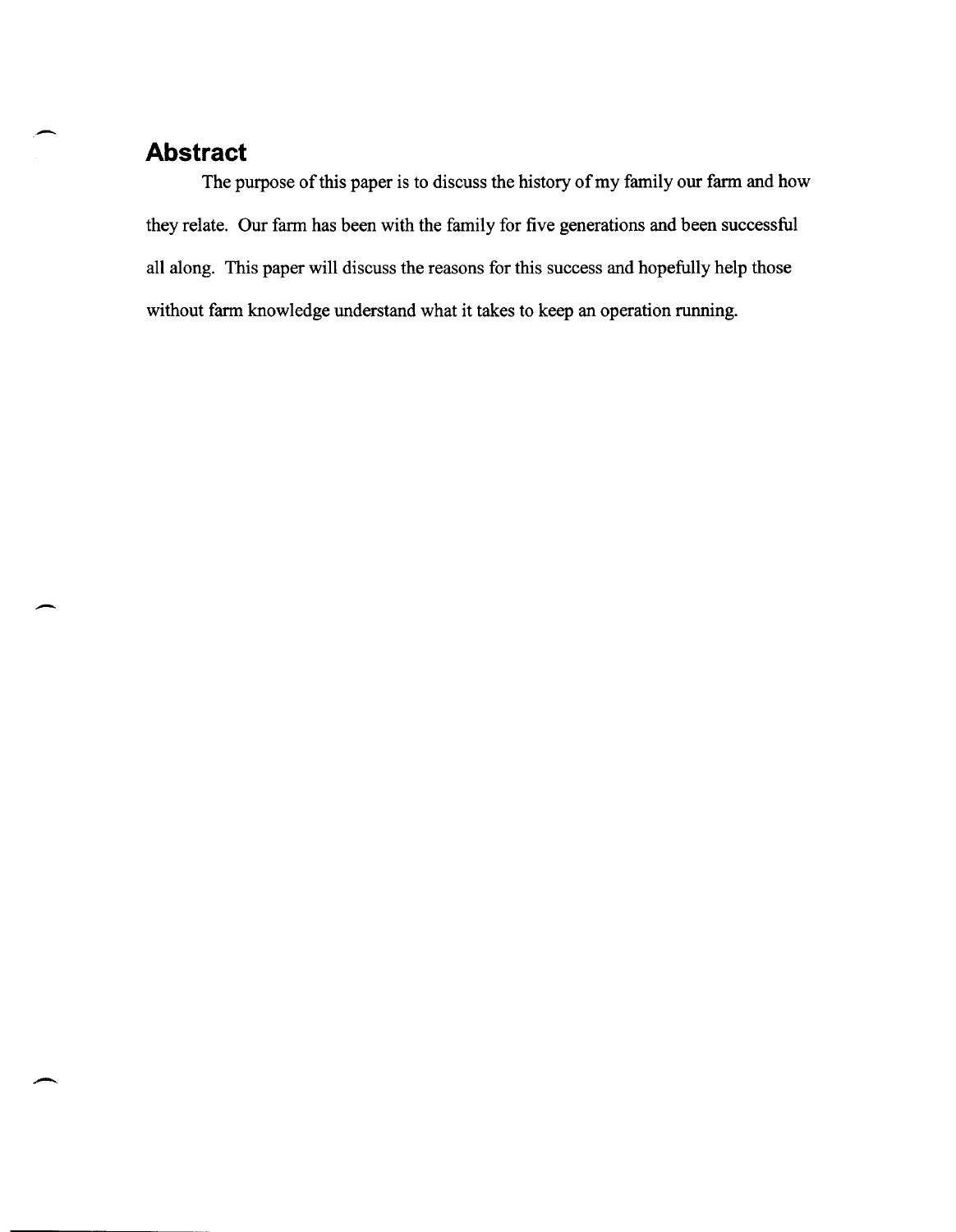### **List of Characters**

Great-Great Grandpa------------King Luther Chamberlain Great-Great Grandma-----------Emma Chamberlain

Great Grandpa--------------------John Chamberlain Great Grandma-------------------Altie Brunton-Chamberlain

Grandpa---------------------------Orville Chamberlain Grandma--------------------------Martha Pond-Chamberlain

Great Uncle-----------------------Max Chamberlain Second Cousin--------------------Brian Chamberlain

-

Uncle-------------------------------John Scott Chamberlain Aunt --------------------------------Marcia Friermood -Chamberlain Cousins----------------------------Angie Chamberlain-Vincent Monte Chamberlain Chrissy Winters-Chamberlain

| Dad----------------------------------Dallas Baer                |                                                                            |
|-----------------------------------------------------------------|----------------------------------------------------------------------------|
| Mom----------------------------------Kitty Lou Chamberlain-Baer |                                                                            |
| Brothers-----------------------------Troy and Tyler Baer        |                                                                            |
|                                                                 | Sisters-in-law----------------------Stacy Hoppes-Baer and Kim Winters-Baer |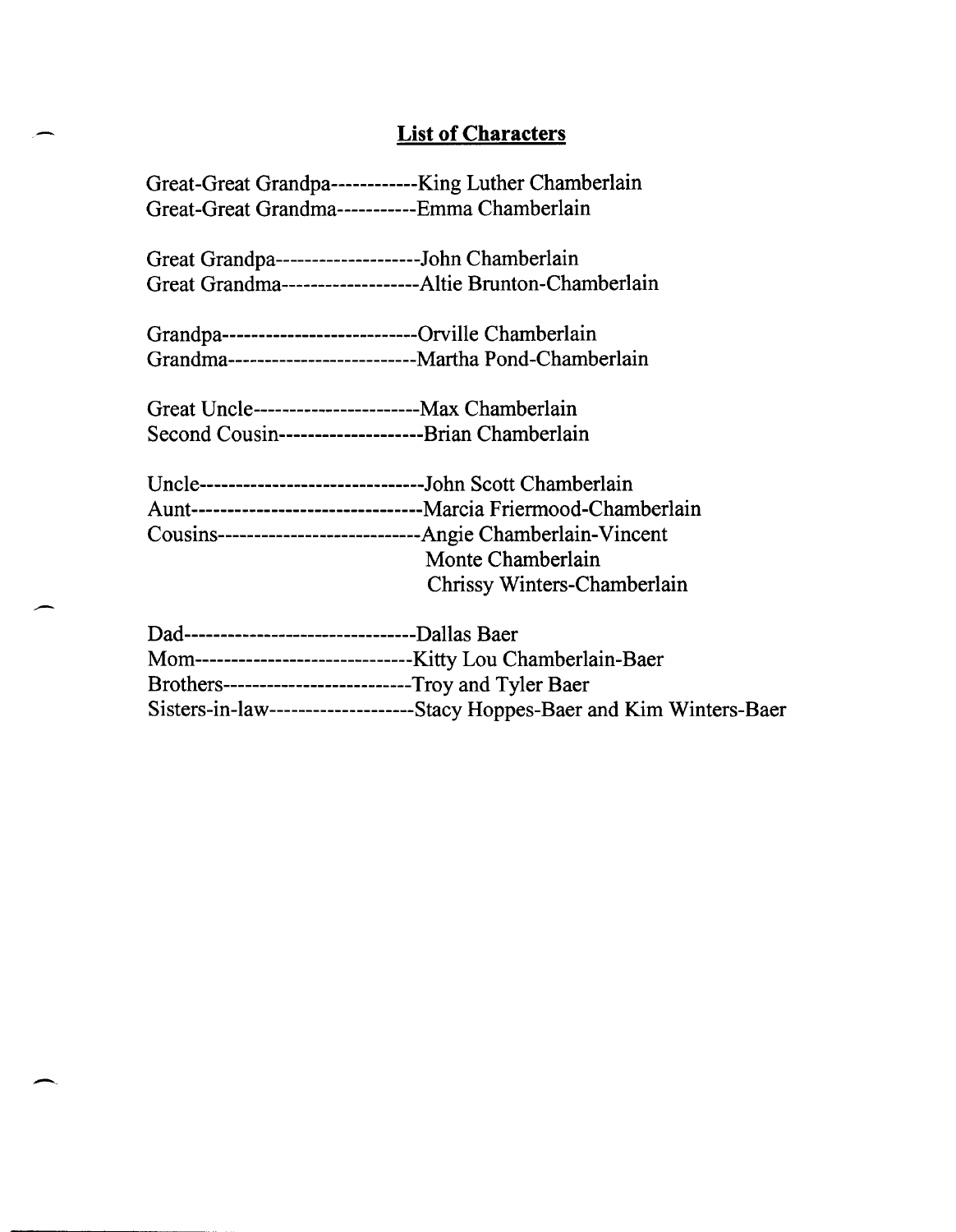# **Table of Contents**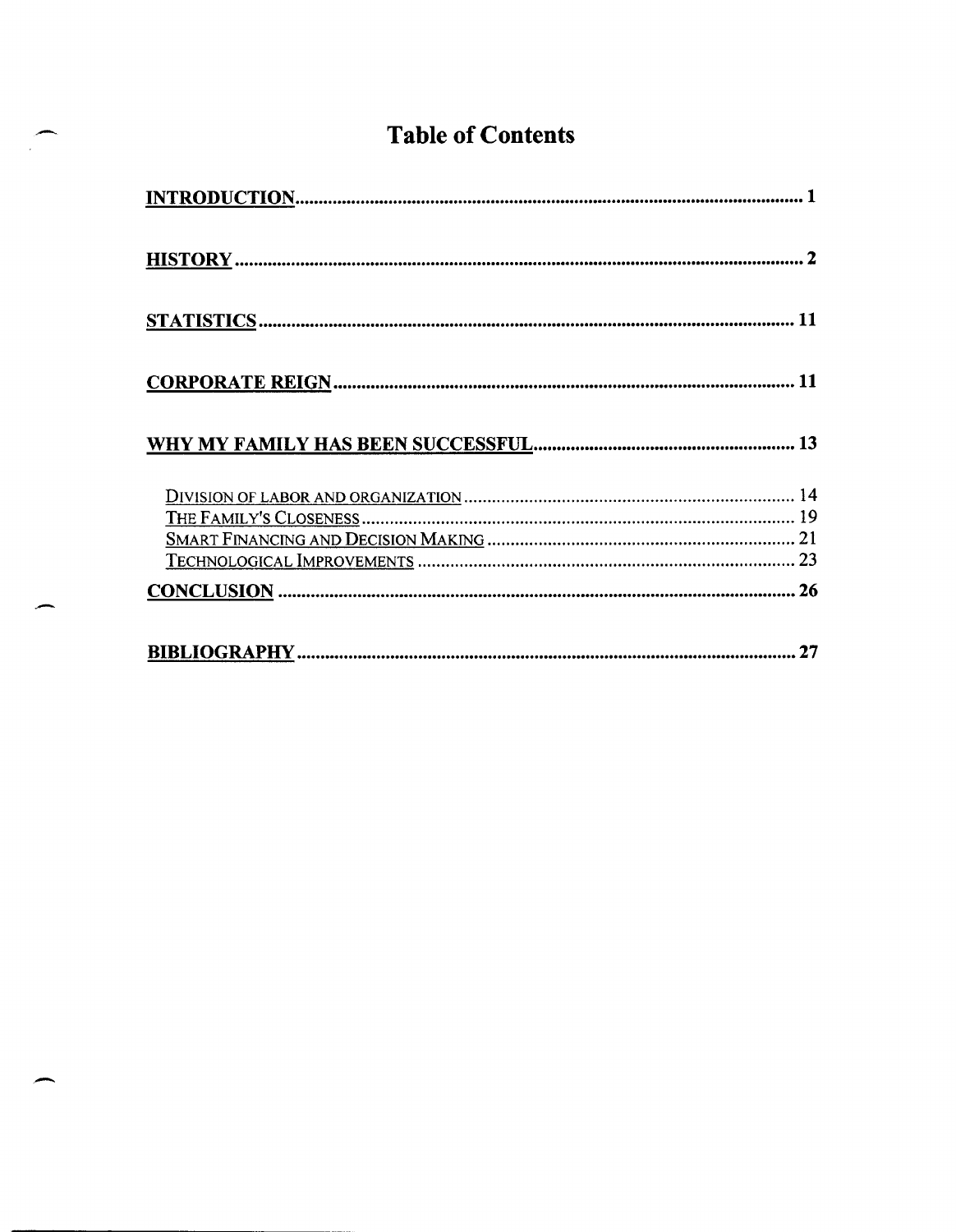## **Introduction**

.-

,-

 $\overline{\phantom{a}}$ 

This paper will discuss the history of my family and our farm and how we have continued to be successful. First, there is a discussion on the history of the farm and how we originated. Next, the statistics of our farm, as we operate now, are given. Thirdly, the trend toward corporate farming is discussed and the advantages and disadvantages of it. Finally, I discuss the reasons why my family has continued to be successful, which include our division of labor, family closeness, smart financing and decision making, and technological improvements. These sections all work together to tell the story of my family's success.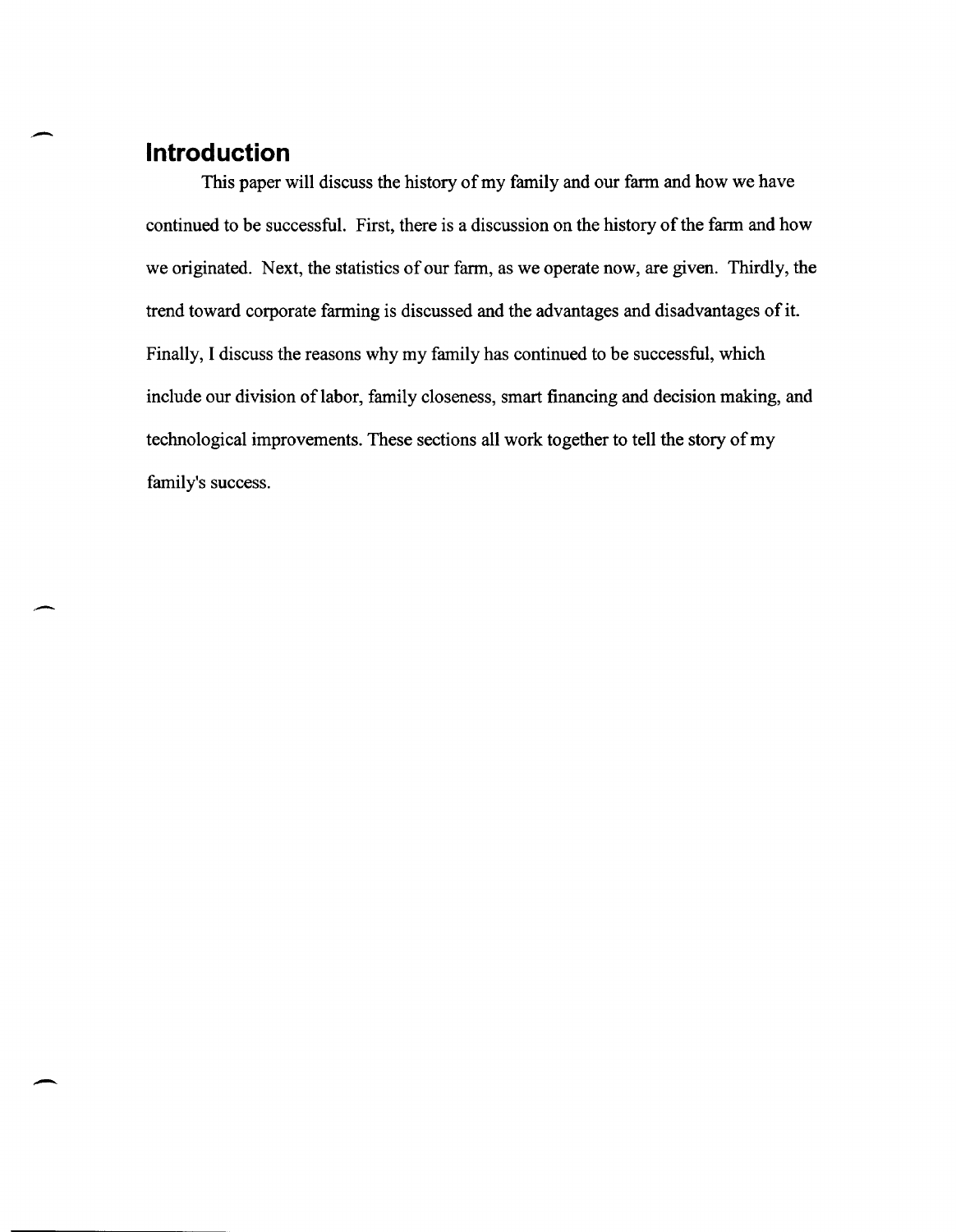Only two per cent of the American population gets to experience the joys of being a farmer. Even before I was born, Chamberlain family life has revolved around farming. Major events are postponed for harvest, and the Christmas meal is delayed so all the chores can be finished before we start our celebration. Although farmers can often be heard complaining and fretting about the inconsistency and unreliability of their profession, I suspect most would agree there is no better way to make a living. There are many risks to being a farmer, both physically and financially. Success depends on factors that cannot be controlled, like the weather and the market. "You must have a little bit of gambling blood to be a farmer" (Dallas Baer interview).

"Farming just becomes a way of life. I can't imagine living any other way." Farming becomes such a way of life that even Christmas cards are related to the farm. The hot topics at the lunch table are the lowered hog prices, the raised average litter numbers, or the new discoveries just made for improved artificial insemination for hogs. Children of the farm see the new life being born, understand the necessary ending of the life, and have a better general perspective on the life cycle (Kitty Lou Baer interview). Our family life on the farm has led to many stories that have been told and retold many times.

### **History**

The most important and often told story is that of how the farm originally became a part of our family. The story began when my great-great grandfather, King Luther Chamberlain, who owned 185 acres of land in Urbana, Indiana, chose to give this land to his son, my great grandpa John, and his wife Altie Brunton in 1920 (Orville Chamberlain interview).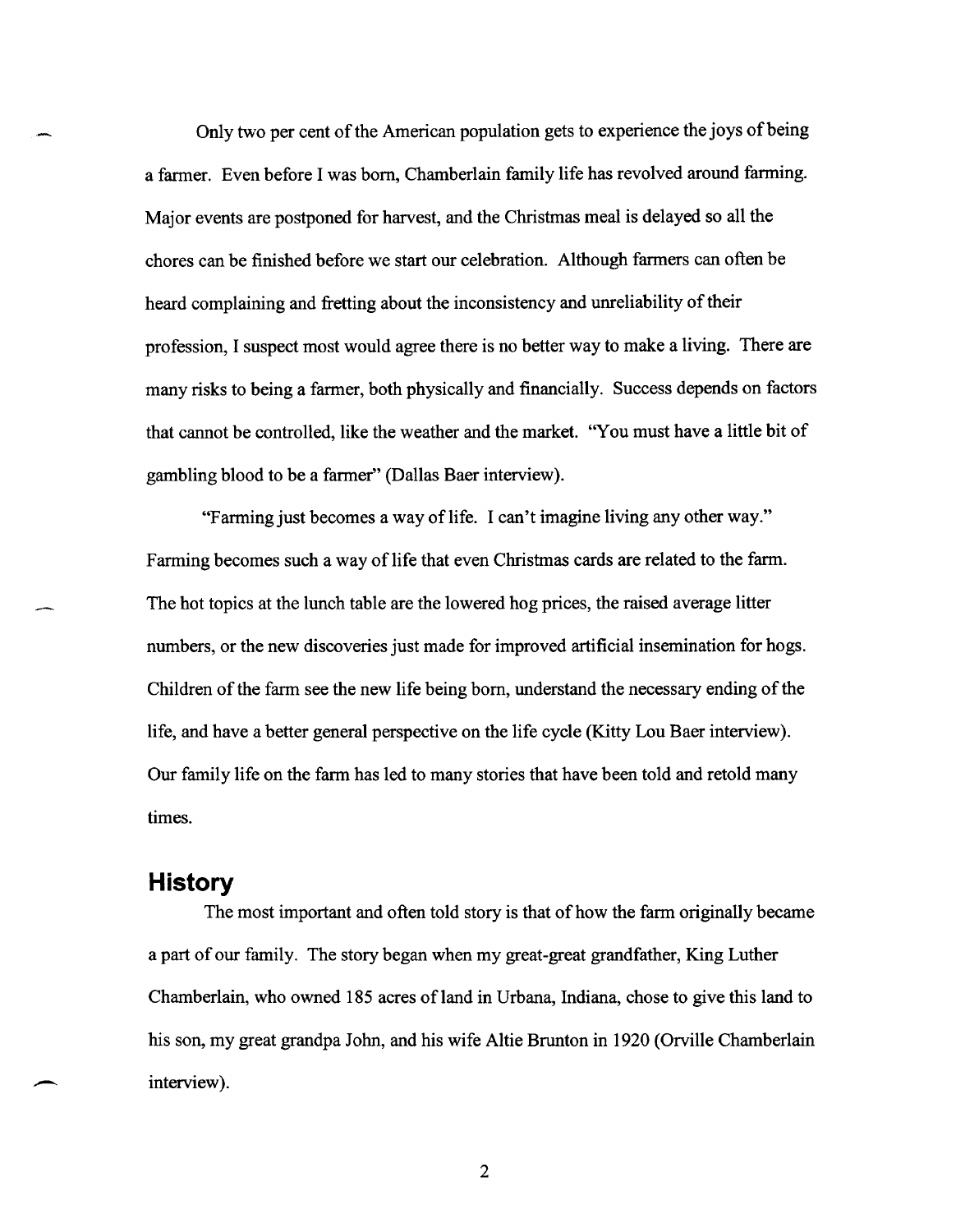King Chamberlain and his wife Emma lived in Mount Ayer, Indiana, and had seven kids, John being the third after two girls. King worked his own land in Mount Ayer and thought his son should live the same type of life. His son John began courting Altie Brunton. King and Emma did not approve of John's relationship with Altie. Altie always claimed that the Chamberlains had made quite a name for themselves as the "well to do" members of the small town. On the other hand, the Bruntons were rather rough around the edges. They weren't as well off as the Chamberlains, and the Chamberlains felt as though their son did not need to associate with a girl of that sort. Great Grandpa John was determined to marry my great grandma Altie. So, Great Grandpa's parents finally gave in, and the couple received their blessing. John and Altie were set to marry in August of 1922. During the summer before their marriage, John went to live on his farm in Urbana. At the time there was another couple renting the land with whom John stayed. They lived in a home that is still standing and is known as the home place. Together, the family and John raised a barn and made some necessary improvements on the home. One week before their wedding date, John moved his tools down to Urbana from Mount Ayer using a team of horses and a manure spreader. Directly after their wedding, John and Altie loaded all of their possessions remaining in Mount Ayer into a buggy, and they made the trip to Urban where they would settle and live happily the rest of their lives.

Their first home was with the renting family at the home place. The renting family stayed in the house until their lease was up in March. The family and the newlyweds simply split the house in half sharing the kitchen. They always cooked the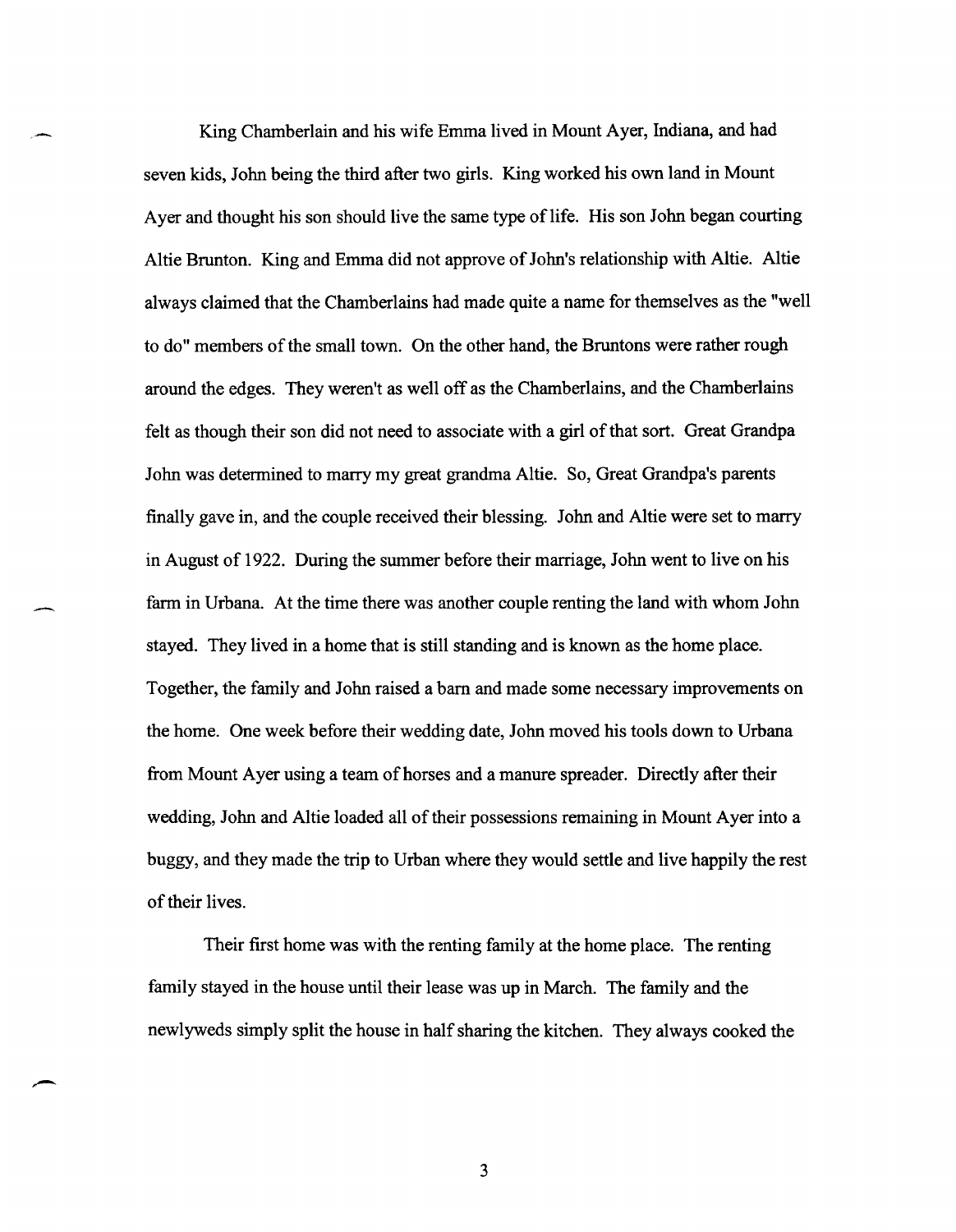meals together, but never ate together. Shortly after their marriage, John and Altie had their first child. My grandfather, Orville, was the second of the final four kids.

Great Grandma Altie was known for her big heart and kindness. When her niece developed the fatal disease of tuberculosis, she had her stay in her home where she tended to her needs. Her son, Max, being just a baby at the time, also came with her for Altie to provide care. Finally Altie nursed her niece back to health. The niece returned to her hometown of Mount Ayer but left Max for Altie and John until she had more strength. Once they began to get very attached to Max, his mother came back for him. Max didn't want to go home with her, but Great Grandma and Grandpa knew he should go. When John and Altie would visit Max, he didn't want them to leave again without him. Eventually his mother gave in and let Max go home with John and Altie. While Max was staying with them, his mother's tuberculosis again developed, and this time it took her life. At this point Max was adopted and lived the rest of his life from age six on as John and Altie's youngest son (Orville Chamberlain interview).

I have been given many examples of how generous my great grandma Altie was to those who were in need. For instance, she always visited church members who were in the nursing home or shut-ins. There was a specific incident when a less fortunate lady came to Great Grandma for help. She had trouble walking, was very unhealthy, and was not in the habit of good hygiene. Great Grandma always took her to the grocery store and allowed her to sit on a bench in the front of the store while she did all the shopping. Though she always put blankets down in the car before she would drive her to the market, she always received much pestering from John because of the odor that remained in the car after Great Grandma's guest had left (Kitty Lou Baer interview).

4

,'-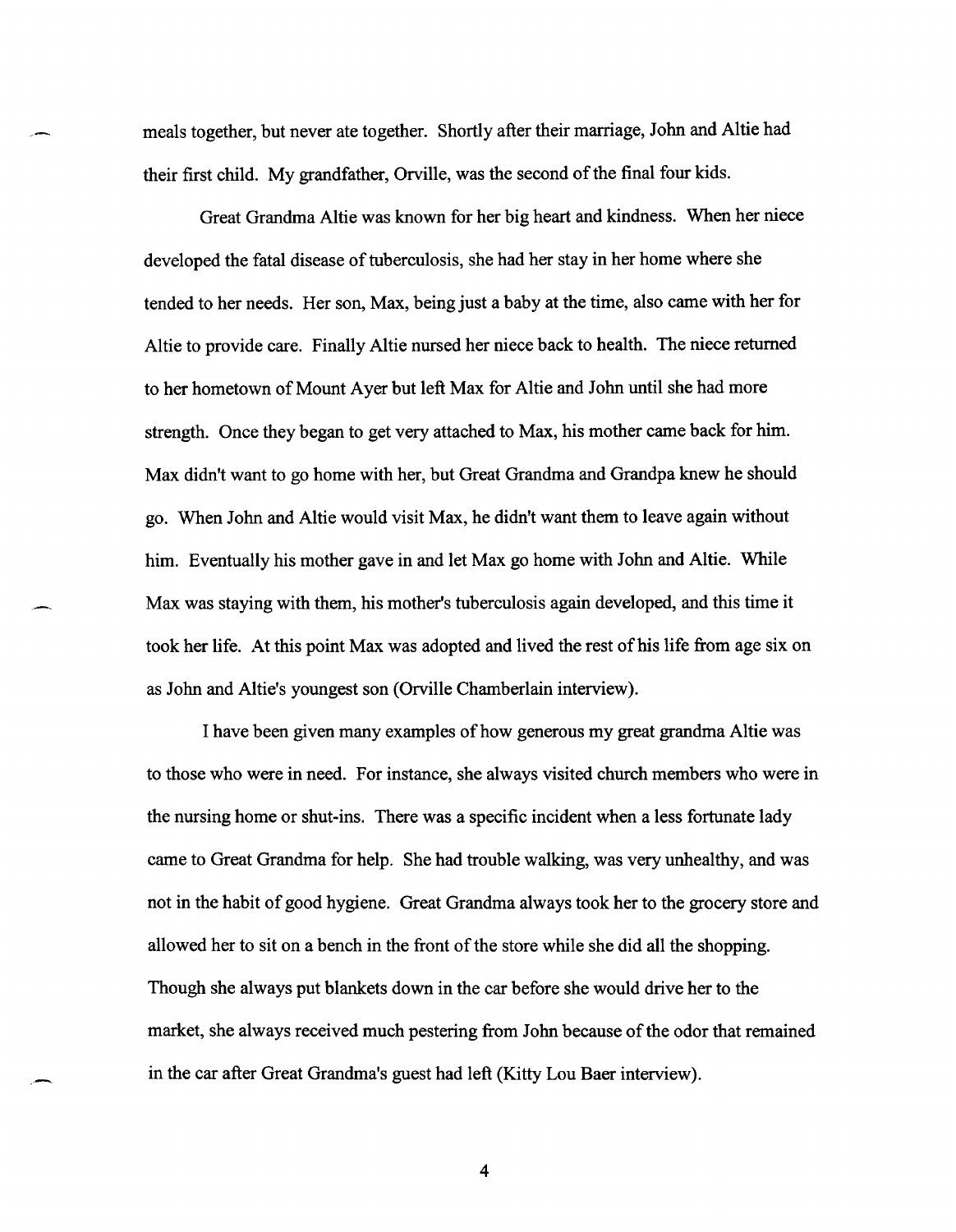Just as Altie was known for her big heart, John was known for being such a smart farmer. He knew how to invest his money to get the largest return and when to invest it. It seems that John and King Arthur had a type of falling out concerning the manner in which John chose to run his farm. King was a rather conservative farmer who made changes only ifthey were needed and the outcomes of the change were certain. John, on the other hand, was always willing to go out on a limb if there was a slight chance of success. Great Grandpa's first major investment was in dairy cattle. After John had accumulated a fair number of cattle, the Great Depression came in the 1930s. Though my Grandpa Orville was very young, he can remember his father coming home one night when Great Grandma was on the porch doing the laundry, taking her hands, and telling her they had just lost everything they had ever owned. The word had gotten around that the bank in town had just closed, taking all the money with it. Grandpa Orville will never forget this day: "It had so much impact on me even though I was a little kid, almost too young to understand." The Depression, however, caused John Chamberlain to all but lose hope. He scrounged up every penny he could possibly find and used it to buy more livestock. He bought all he could afford while keeping his family fed.

Once the Depression finally ended, the livestock market shot up very quickly. Now Great Grandpa's hard work paid off. He sold some of his livestock and accumulated a substantial sum of money. He could buy almost anything he felt his family needed or wanted. Neighbors began to turn to him for his financial help. He would buy cattle from them so they would have the money to get back on their feet. Great Grandpa John was known for giving more money than what the cattle were actually worth just for the extra financial aid (Orville Chamberlain interview). Great Grandpa John often exchanged his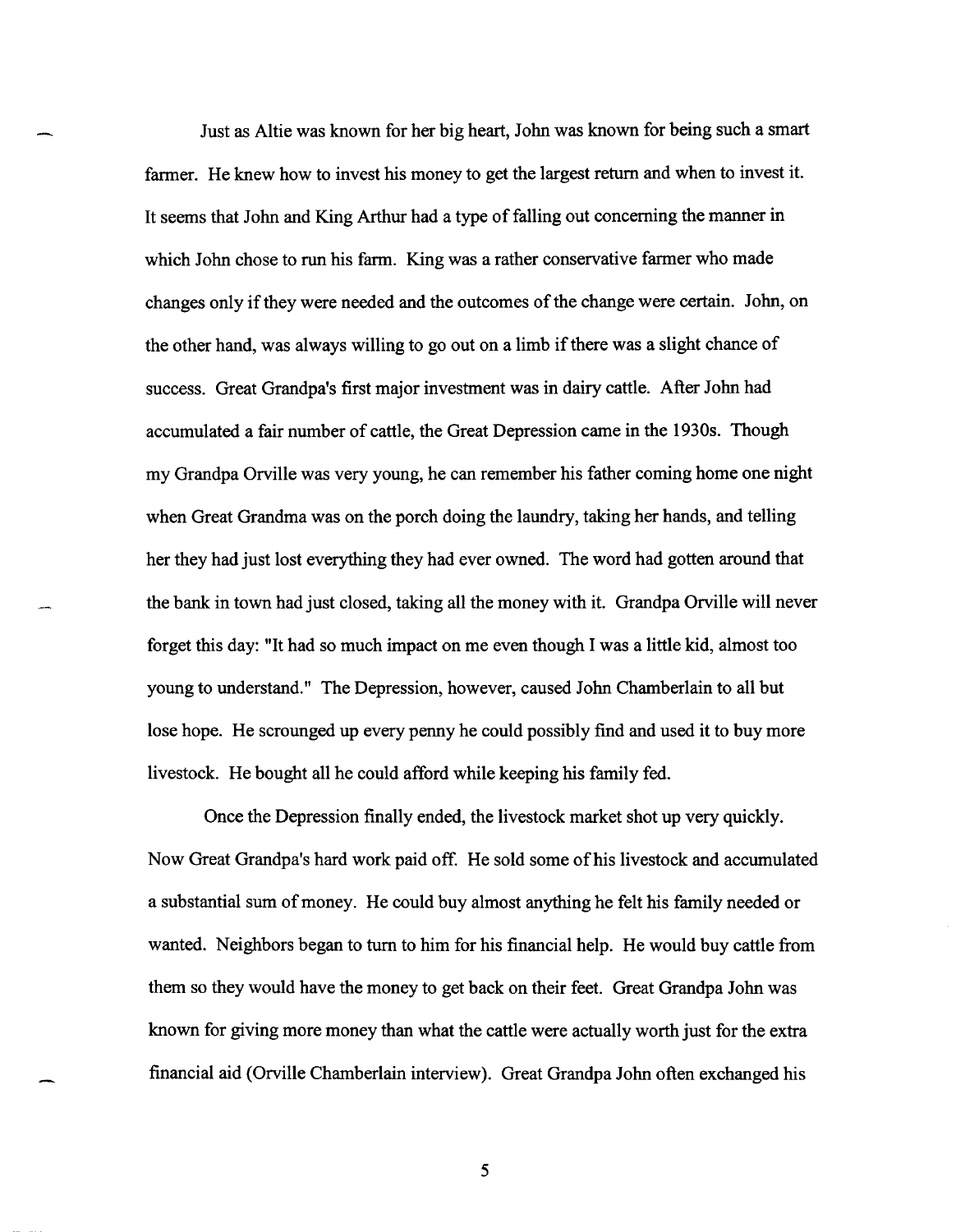possessions for skilled work or other offers from neighbor farmers. For example, one farmer helped shuck com for a day in return for a horse tank and goose (Great Grandpa John's record books). Great Grandpa John bought his family the first automobile in the small surrounding country area (Orville Chamberlain interview).

Meanwhile, Great Grandma Altie continued to aid others in need as well. The door at the house was always open for anyone who needed to talk or just stop by and say hello, especially at noon. "You never knew who was going to be sitting at the dinner table when you came in from work at noon." Great Grandma Altie participated in the affairs of the farm as well. On a farm, each member of the family is responsible for certain chores. Great Grandma Altie woke early every morning to get her work started before the kids got up and began looking for their breakfast. The typical breakfast at Great Grandma Altie's was eggs sunny side up, bacon, toast with homemade jam, orange juice, and milk. Not a day went by when one of her children left the house without a big, healthy breakfast.

Great Grandpa John, knowing that his son would one day take over responsibility for the farm, bought my grandpa Orville a small heard of sheep to tend. Grandpa Orville took very good care of his sheep to prove to his father he was capable of the upcoming responsibilities. However, Orville was not very keen on sheep. "They're just so dam stupid; where one went they all went, regardless of anything I did." Needless to say, as soon as Grandpa Orville proved his point, he sold all of his sheep. Great Grandpa John and Grandpa Orville went to work side by side at the farm. Grandpa Orville recalls the sternness in which Great Grandpa John ran the farm. "If everything wasn't done just right, he'd let you know what you had done wrong. He wanted everything done his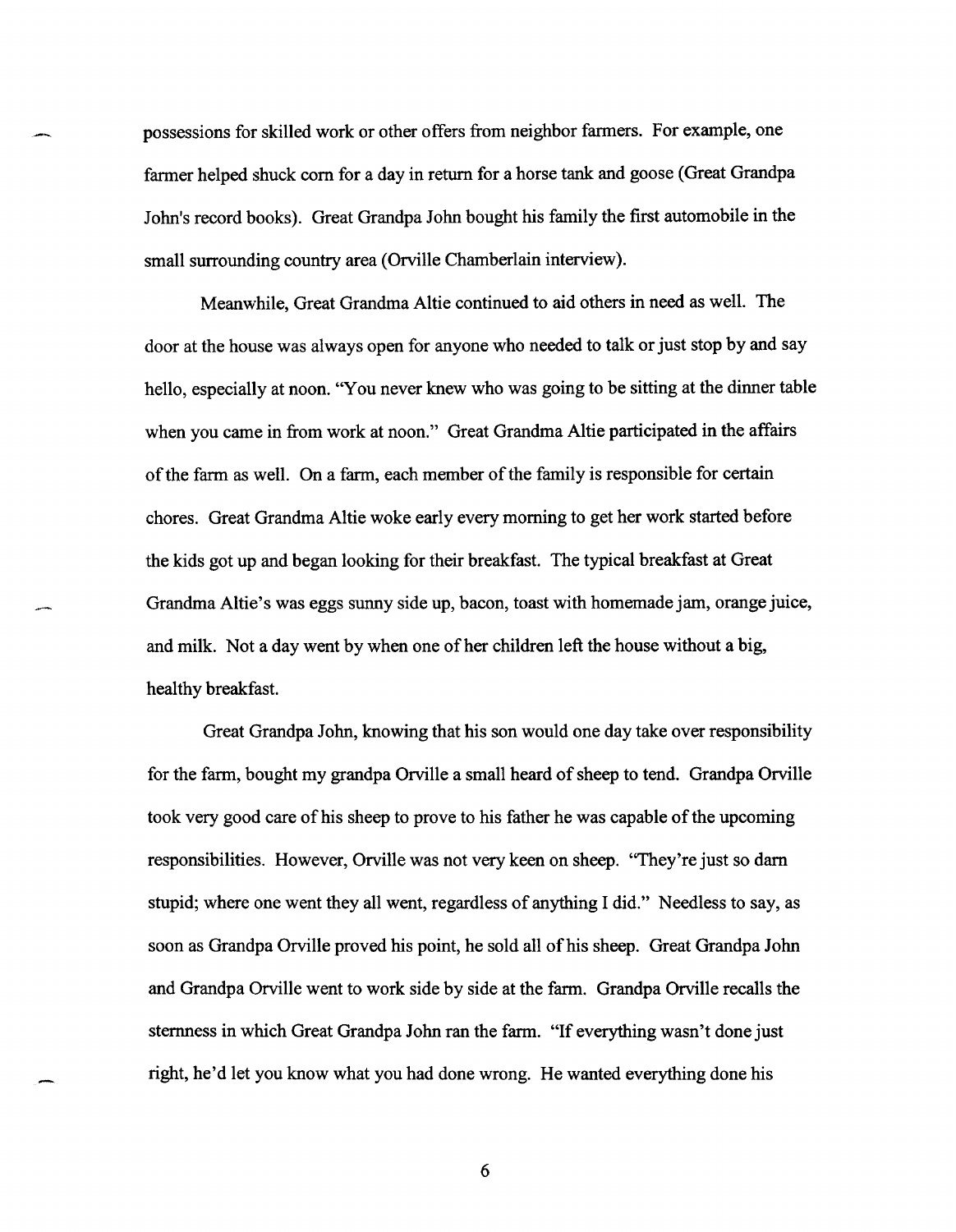way." In 1944 Grandpa Orville slowly worked his way to part-ownership of the farm. "I started out just owning one sixth of it until I worked my way to half."

In 1947 Great Grandpa John and Great Grandma Altie moved from the home place to a home near the farm that they had completely remodeled. Because Great Grandma Altie didn't like the location, or the house overall, they built a new home one mile from the fann. They moved into their new home in 1949. At this point John claimed he had gone into retirement at age 49. However, he still participated in the work and decision making down at the farm, just not as intensely as before (Orville Chamberlain interview).

Meanwhile, their oldest son had fallen for Martha Pond. Although Grandpa was very busy with the fann and his schooling, he always found time to have fun. The basis in which Grandma and Grandpa's relationship began is actually quite humorous. Grandpa, being the typical narcissistic teenage boy, bet his high school buddies that he could date every cheerleader in Wabash County. At the time there were seven high schools. "Well, I made it through four and a half," Grandpa added. I guess you could say he got stuck on my grandma. It was not an easy task convincing her to go out on a date with Grandpa Orville. She knew he was a farmer and frankly was trying to avoid him. "My parents had warned me not to get caught up with any fanners, they work too hard." Grandma's father was a dentist and kept set hours contrary to a farmer. "Your grandpa was very persistent. I finally said yes just because I was sick of him pestering me!" (Martha Chamberlain interview)

Grandpa Orville was always known as a practical joker at his small high school in Urbana. He helped answer the prayers of many students one day when he took his work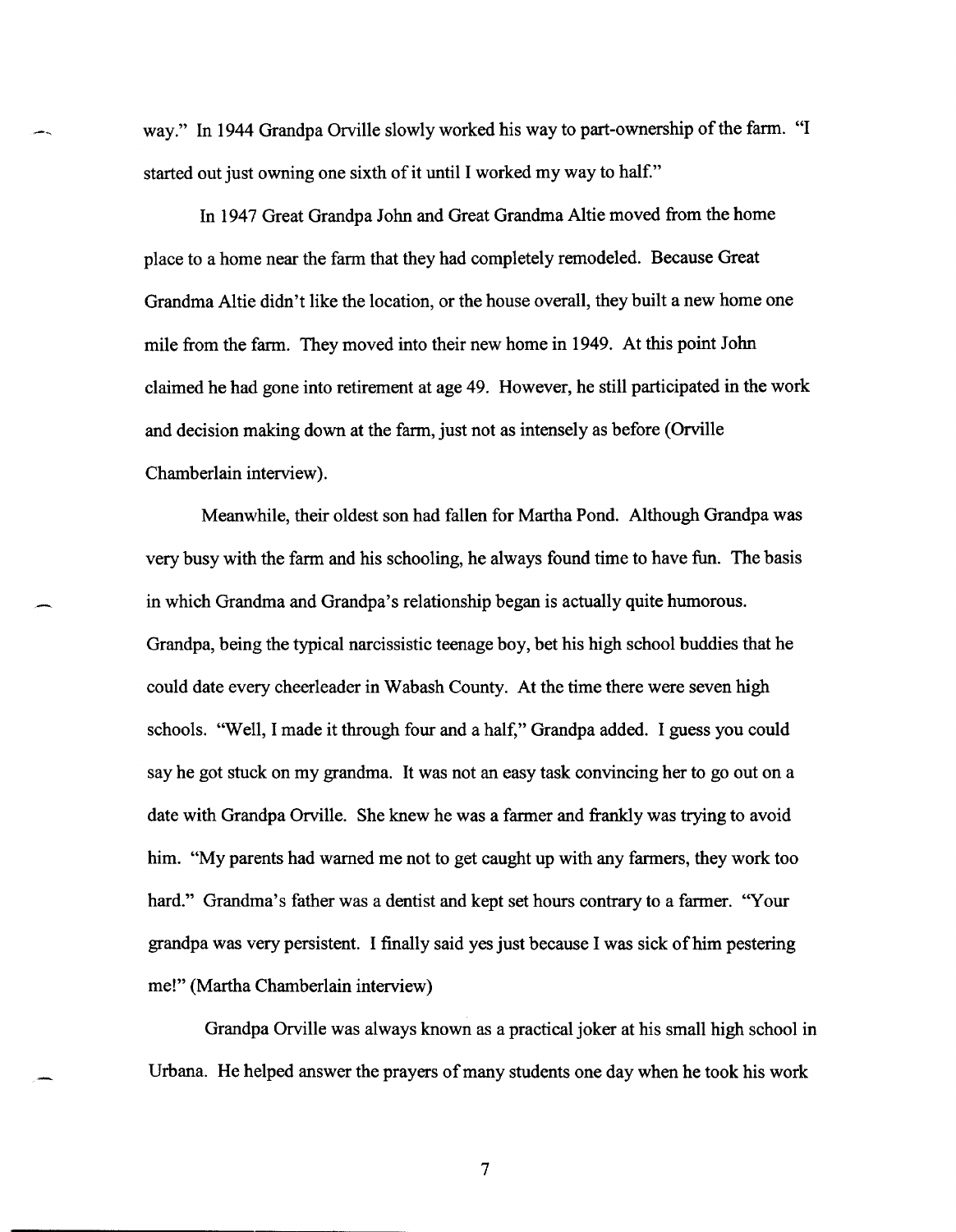on the fann to school with him. He and his father had been back in the hog houses worming the hogs. "Back then we fed the hogs capsules of medicine that just smelled awful if the capsule was broke." At the time Grandpa's desk was placed near the radiator at the back of the room. Before leaving for lunch, he placed one capsule on the radiator. By the time the class returned from lunch, the capsule had melted and released a gruesome smell. The stench was so unbearable that the students were released for the remainder of the day so the windows could be left open to air out the school on the cold winter day. "I didn't tell anyone what I had done until years after that happened."

Martha and Orville married in 1947 and moved into the home place. In 1948, their son, John Scott (called by his middle name), was born, and in 1951 my mother, Kitty Lou was born. They were raised on the fann with the typical responsibilities of chores and odd jobs. In 1959, the family moved from the home place to their newly built house that is right across the road from the farm. The family was featured many times in the newspapers displaying their new home and family fann. In 1969, Scott was admitted into the partnership with his father and grandfather after he graduated from Purdue University with a degree in agricultural economics. He also married Marcia Friermood the same year. They eventually built a home a quarter of a mile west of the fann. In 1971, Mom and my dad, Dallas Baer, got married. After working two years in construction, Dad decided to join the action on the fann. He joined the partnership in 1971. In 1973, with the fann now having four part owners, they decided it would be the best thing to form a corporation with stocks. They then distributed the stock among the four owners (Orville Chamberlain interview).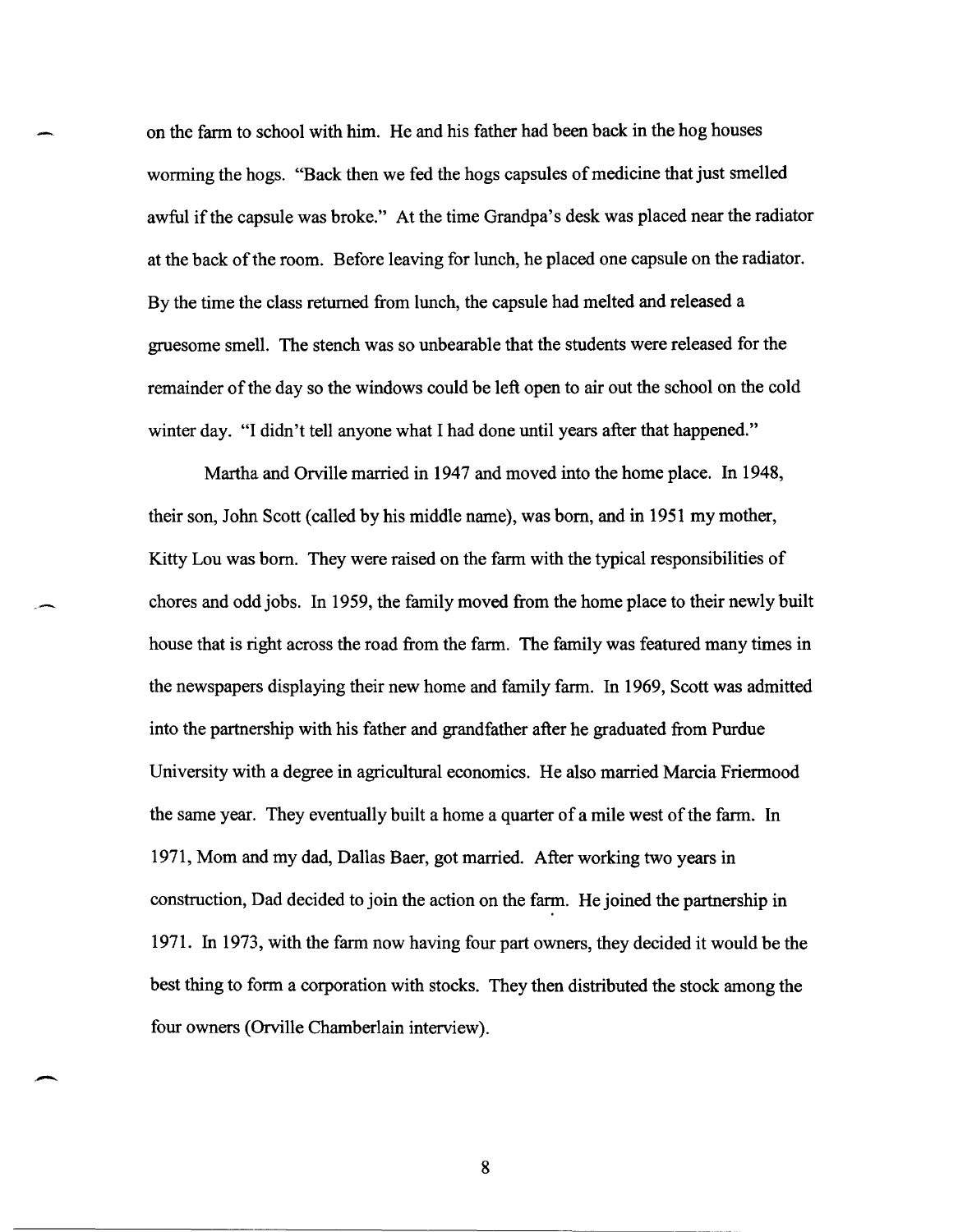In 1971, Scott and Marcia had their first of two children, Angie. Then in 1973, my mom and Marcia both had a baby boy, Marcia having Monte, and Mom having Troy. In 1975, my second brother, Tyler, was born. Finally in 1978, I was born. We moved into our new house in 1979, which is a quarter of a mile east of the farm. Through the years the farm has bought new property with houses, which provide good homes for hired hands or family.

In 1981, my great grandpa John passed away from a sudden illness. His death came just four years before the addition of a farm office where a computer was housed to deal with the many different aspects of the farm. This was a major change in the style of farming. "The farm I started farming with and the one we have now don't even resemble each other. I have my dad's books from when he started farming and you could carry them in your pocket, now it takes so many books that they can't fit in an office. Back then there was more romance to [farming]. Now, it's just a fast-paced business" (Orville Chamberlain interview).

Now graduating from high school in 1991, Troy and Monte planned their futures. Monte went to a two-year program at Lincoln Tech studying mechanics, while Troy graduated from Purdue University with a degree in agricultural economics. Ty also went to Purdue for one year studying Ag. Econ. "In college I told myself I was leaving my options open. But the more you get away from it, the more you want it back. People think it doesn't take much gray matter to run a farm-they think we're out 'slopping the hogs.' A lot more goes into it than what people think" (Troy Baer interview).

In 1993, Monte married Chrissy Winters and moved into Grandma Altie's home. In 1995 they had their first son, Cody, and in 1998, they had their second son, Clayton.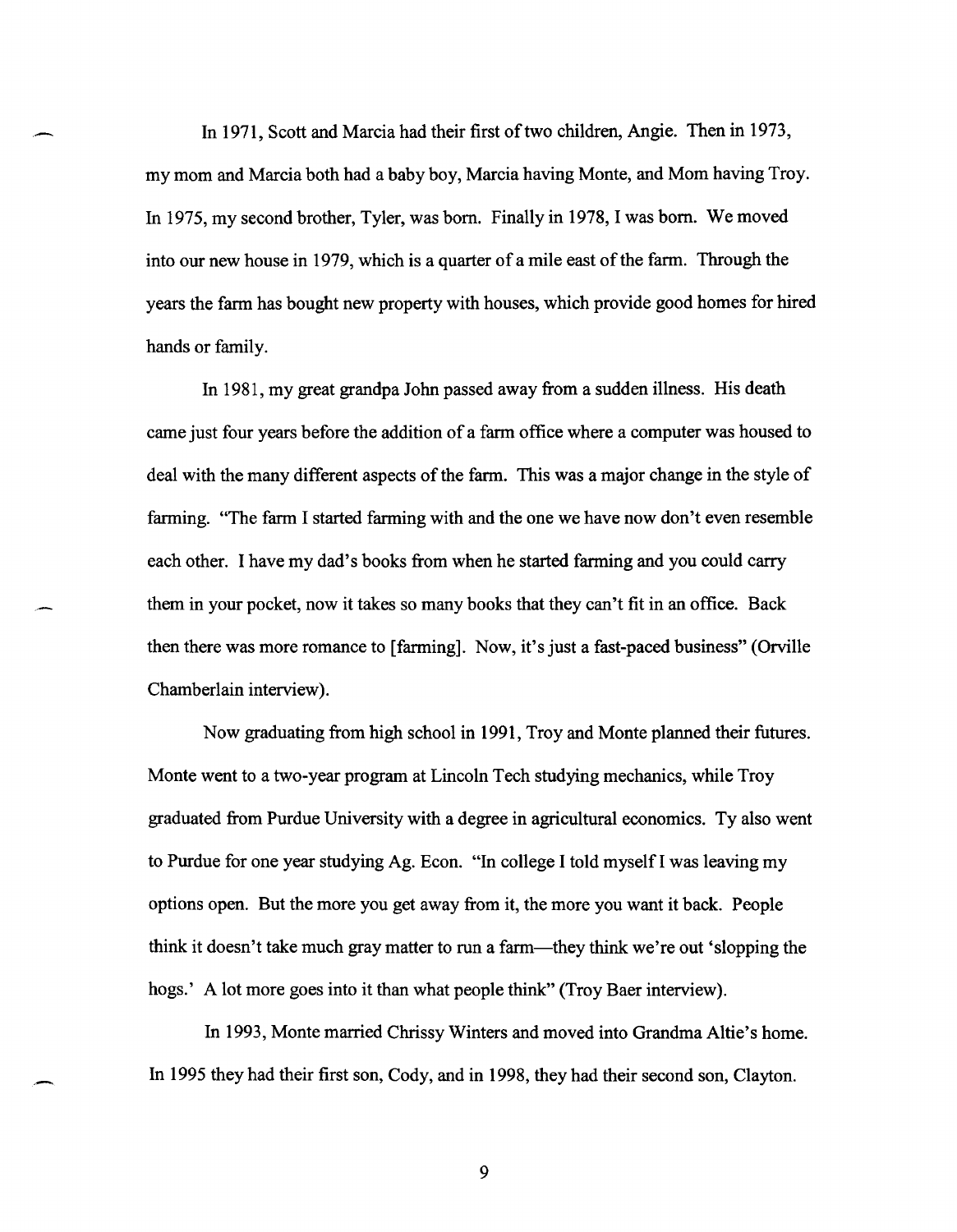Chrissy is due for her third baby in October. Both Cody and Clayton have taken a huge liking to the family farm, and have hundreds of play tractors and equipment. In 1994, Troy married Stacy Hoppes, and they lived in a house owned by the farm across the road from our house. This year, Troy and Stacy built a new house that is a half-mile south of our home (about one and a half miles from the farm). After Troy and Stacy moved out of the home across the road from our house, a new full-time employee, Mike Yentes, moved in. In 1997, Tyler married Kimberly Winters (Chrissy's sister). They live in another farmhouse that is on one of our farms near the Eel River. Before moving in they completely remodeled the inside and out.

In 1994, the three grandsons formed ChamBaerLand Corporation and bought 320 acres of land and raise hogs separate from Chamberlain Farms, Inc. The corporation was created to establish ownership for them. Scott and Dad each own 35 per cent of the farm, and Troy, Ty, and Monte all own 10 per cent (Troy Baer interview).

The roles of a family living on a farm are significantly different from those of families living elsewhere. Each member is given a task to take care of every day. These tasks may range from bottle-feeding a baby calf to going with Dad to help with the chores. In general, according to the tradition of my family, the men do the "dirty" work on the farm, and the wife takes care of the kids and house during the day. Mom and Grandma are often called on to run some errands. Every day at noon, the men come home to a hot meal prepared and set on the table ready to eat. The kids took care of cleaning the office once a week until Monte, Troy, and Tyler all accumulated their shares of the farm. Now, I take care of cleaning whenever I get the chance with Grandpa and Chrissy doing touch ups now and then. The cooperation and respect of the Chamberlain

10

-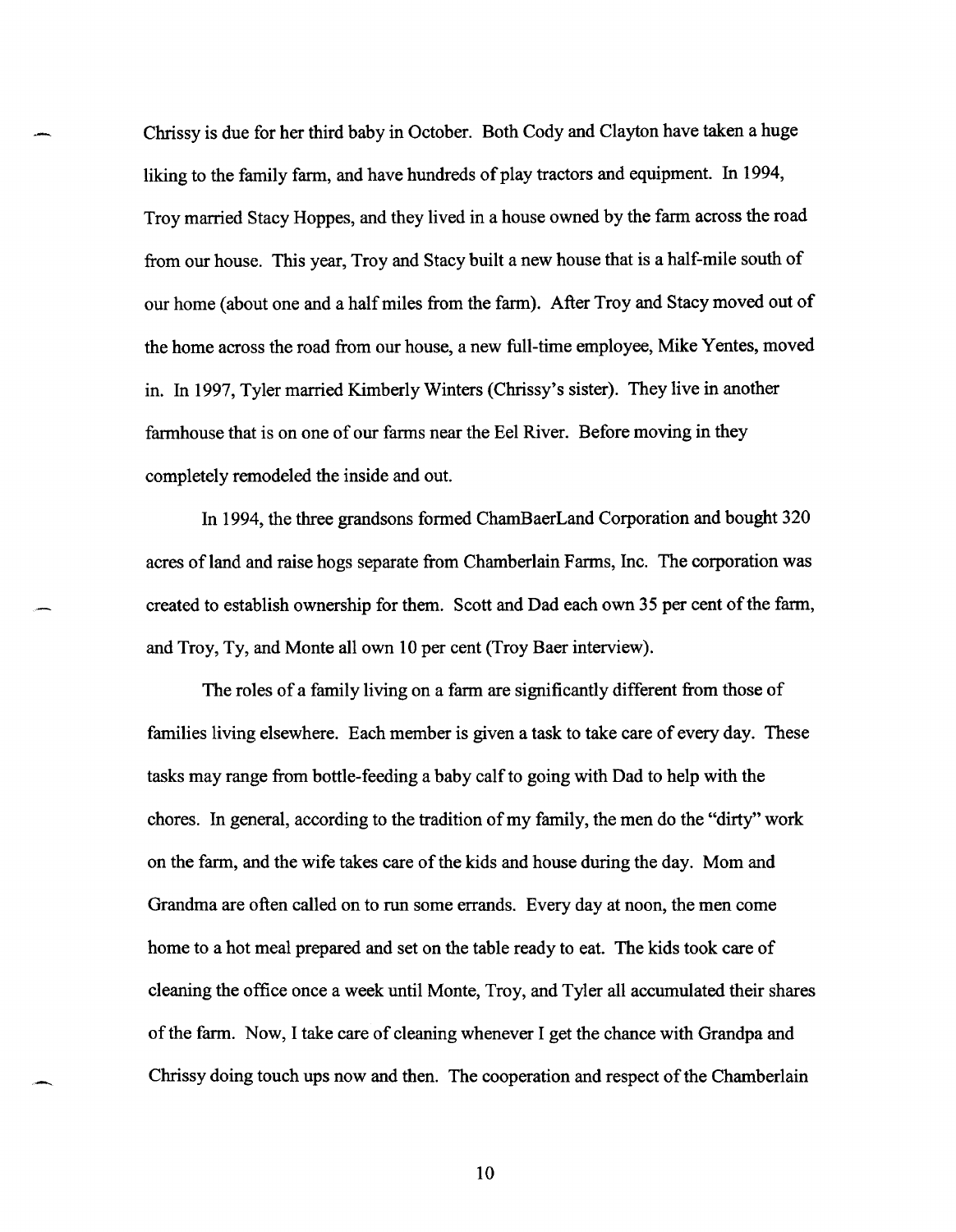family is what has made the farm what it is today. We all work together to build and make the farm stronger.

### **Statistics**

-

-

Chamberlain Fanns totals just over 1,300 acres total. Of this, we crop 850 acres of com, 160 acres of beans, and 150 acres of wheat. We feed all of the com we raise to the hogs and also need to buy more. The wheat we bale for straw for bedding in the winter months, and all of the beans we raise we sell on the open market.

The fann consists of six different fanns that we finish hogs on. A finishing house is where a pig is taken once it is weaned from its mother and where it stays until it is ready to be sold. We have two fanns where we farrow hogs. A farrowing house is where a female pig is taken when it is close to the time for her to deliver, where she delivers, and where she stays until the baby pigs are weaned from her and she is completely recovered. We also have one house where we actually wean the hogs (or have a hot nursery). We run 204 farrowing crates, which are individual stalls where sows farrow their pigs. We also run three breeding houses. Troy and Ty take care of all the breeding and spend a fair amount of their time in these houses. We typically handle around 1,300 sows at one time. A sow is a female pig that has already had a litter of pigs. We also sell about 22,000 hogs a year. At any given time, we may have around 15,600 hogs on hand (Dallas Baer interview).

### **Corporate Reign**

Recently family fanners such as the Chamberlains have been forced to go out of business because of the recent trend toward "corporate fanning," in which large groups have joined together to dominate the farming industry. They pull together all of their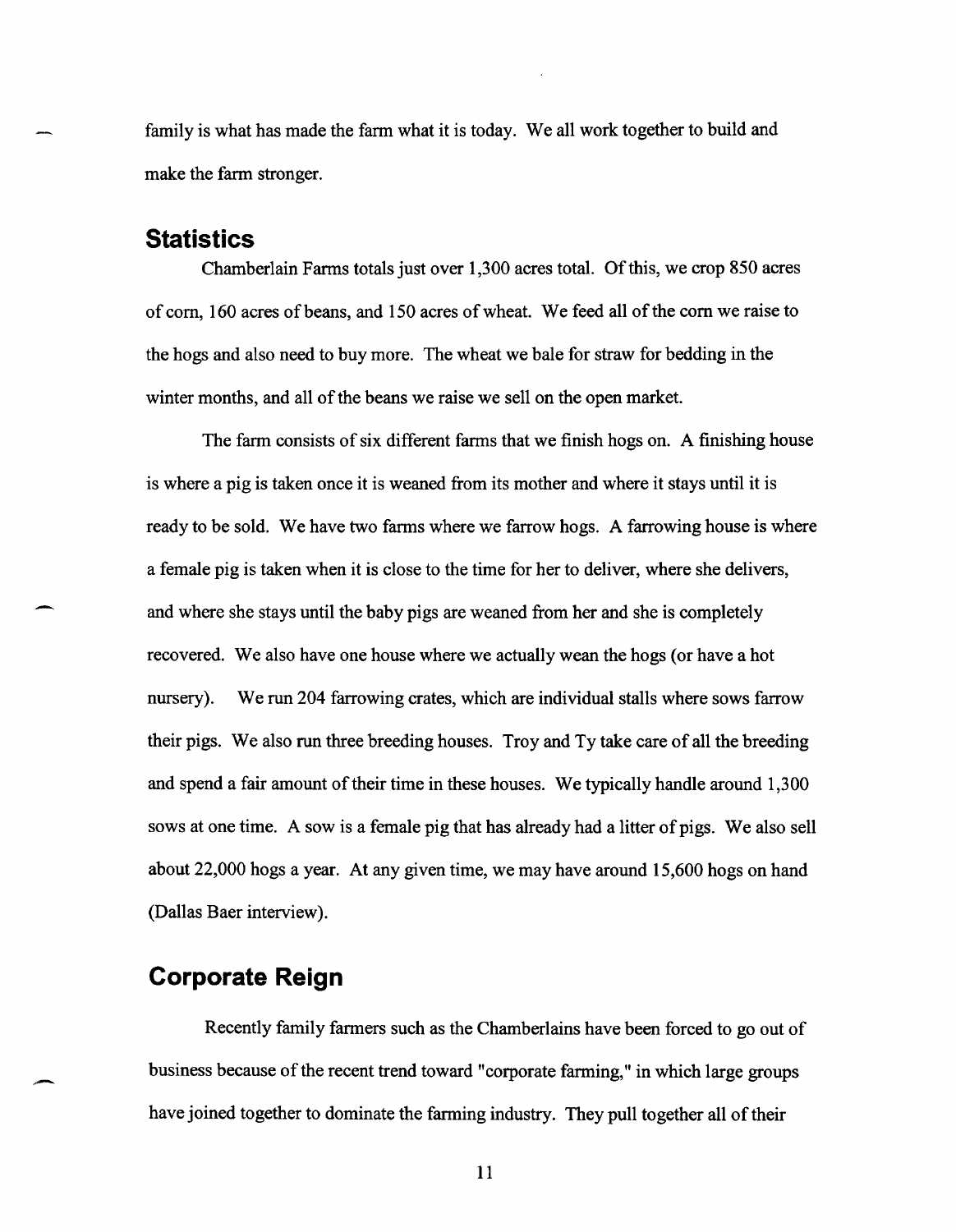resources and all of their best products and start working together. Though this may seem like a good idea at first, looking at it through the eyes of small farmers and those that have no desire to tum over their entrepreneurial rights to others see it differently. "Turning over our farm to another group to run as they see fit would be like selling out, not just ourselves, but also all of the generations before us. We just have got to keep on building ourselves up and make sure things get done. That's how we compete" (Tyler Baer interview).

Those farmers that have joined forces usually have anywhere from 5,000 to hundreds of thousands of sows. When we compare that to our 1,300, even though that's a large for a family farm, one can see where the difficulties come. "The large farmers have an advantage in the sense that they can use economies of scale. They have more buying power than us, they have more selling power than us, and they make the barrier to entry huge; if you're going to join or compete, you better come in big" (Troy Baer interview). The corporate farmers have more buying power because they can buy in larger bulk. The larger amount one buys, the cheaper it is per unit. They also have more selling power because they can sell a huge amount at one time. Therefore, it is advantageous for a packer to go to them because they can buy all the hogs they need at one place, with one check, and dealing with one person. If they buy from smaller farmers, they have to buy a couple loads from one farmer and a couple loads from another farmer, adding to the hassle and cost.

There are two sides to the large group farmers, however. Part of the group is going to feel like they had no choice but to join the large corporation because they would lose everything if they didn't have help from others. Therefore, they're going to be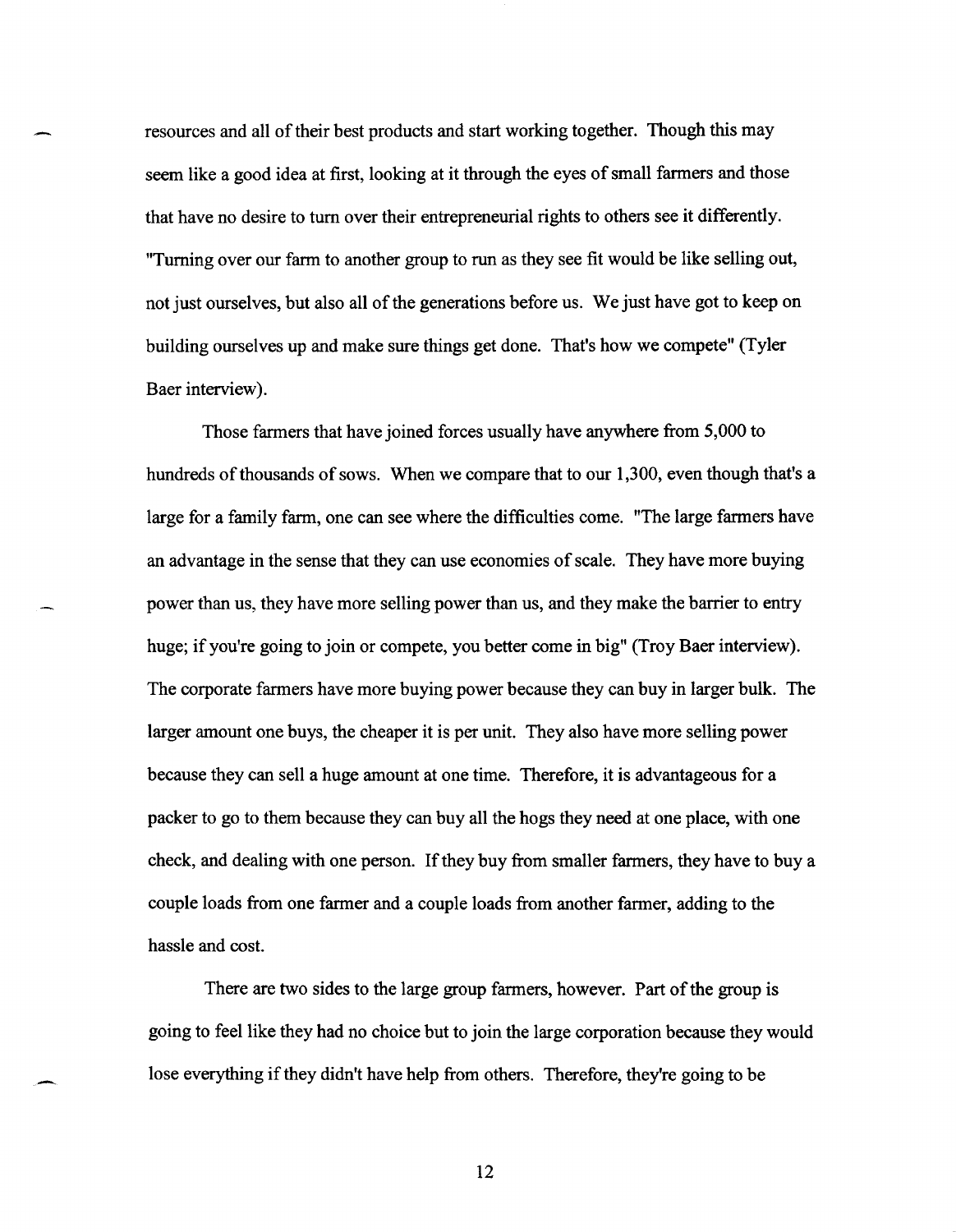unhappy with the situation they're in and feel like victims. They won't be afraid to step on anyone's toes and say exactly how they think the farm should be run. This creates another problem. There will be several farmers involved who think their way of handling all the areas of farming are the best and only way to do it. There will rarely be a time when the whole group agrees on something and it gets done right away without any debate.

Group farming will also create a problem with hired hands. "The expense for hired hands is much greater on a large farm. This is primarily because it takes more people and therefore they have more wages and insurance to pay. However, there will also be a higher turnover rate because these people don't have an interest in what they're doing. If the place goes belly up they can always just find another job. With family farming, part of the payment for working is seeing the business be a success, that's all the payment you need when it's a part of you" (Scott Chamberlain interview).

### **Why my family has been successful**

In spite of fluctuations in the economy, my family has stayed in farming and continued to be successful. I attribute the success to four areas: the division oflabor and organization, the family's closeness, smart financing and decision making, and technological improvements. It is important to realize in any business that there is a huge amount of give and take and that compromise is the only way to succeed in every area in the business.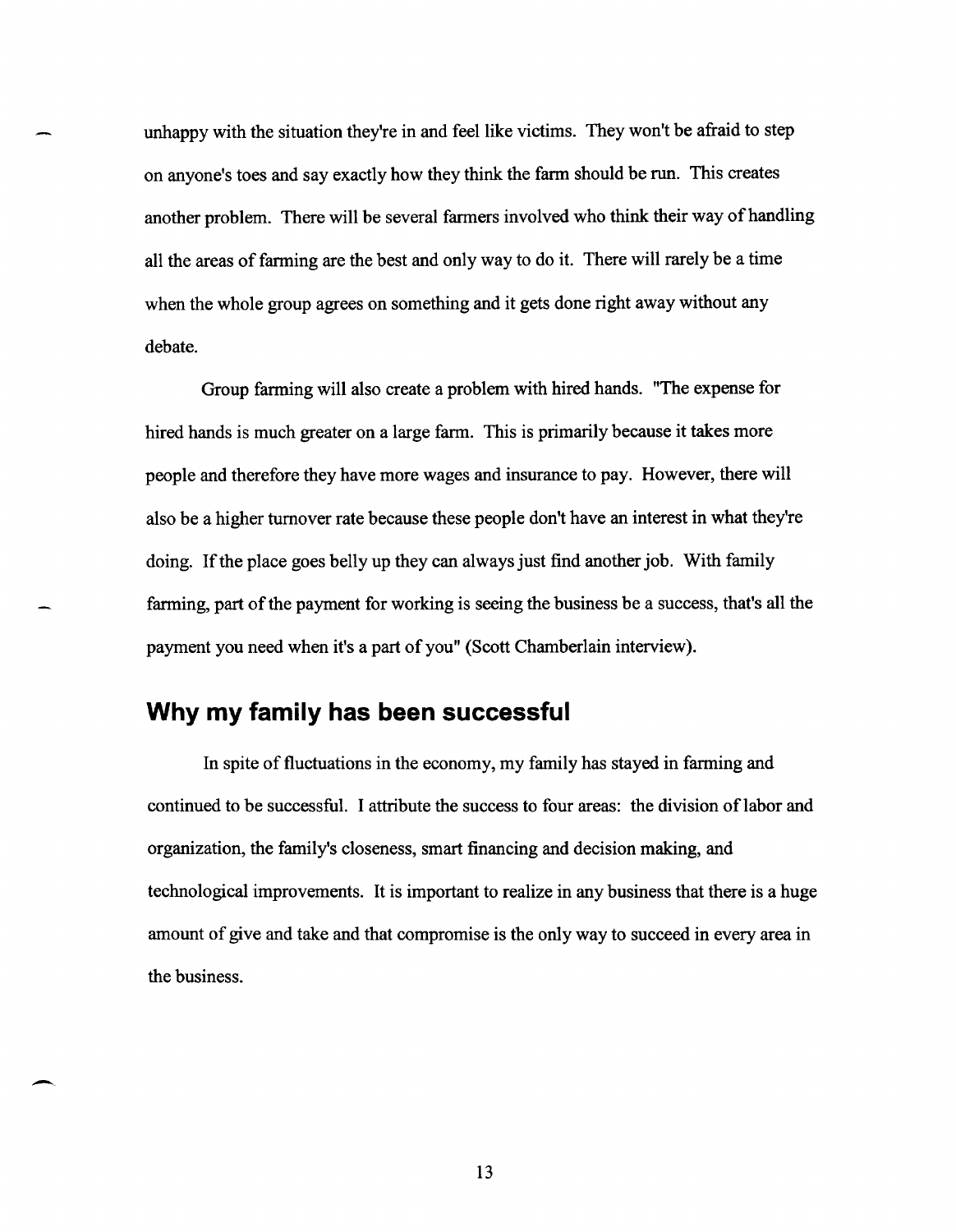### **Division of labor and organization**

-

-

The fann is run by seven full time employees, two semi-retirees, and five parttimers. They work side by side every day. We sell hogs every Thursday and wean every Friday unconditionally. Having a weekly schedule helps the hired hands know what to do, and the repetition makes the operation run smoothly. All employees also have their own job descriptions, which may include tending to hog nurseries, chores, breeding, managing a finishing floor, planting and harvesting, grinding feed, putting anhydrous ammonia on, running a starter lot for cattle, irrigating manure, or taking care of gestation houses. Each person has a "backup" who knows their job to lessen the chances of a breakdown in the chain of events due to illness or vacation. The weekend chores rotate every week and holiday chores are usually taken care of by my dad and my brothers (Dallas Baer interview).

Brian Chamberlain, Max's son, deals with the feed. We have our own mill right on the fann, so Brian has to do all the grinding as well as hauling the feed to each of the seven fanns. Troy and Ty handle all of the breeding, farrowing, processing pigs, and vaccinating gestating sows. (Farrowing means that they take care of sows that have been bred, impregnated, and are delivering.) When Troy and Ty process pigs, they have to take each baby pig that has just been born and cut their needle teeth, so as they get older they can't bite the other pigs and hurt them; castrate them because only those that are going to be used for breeding are left uncastrated; and vaccinate them to protect them from disease. They also vaccinate gestating sows, which means they doctor pregnant sows during the gestation period.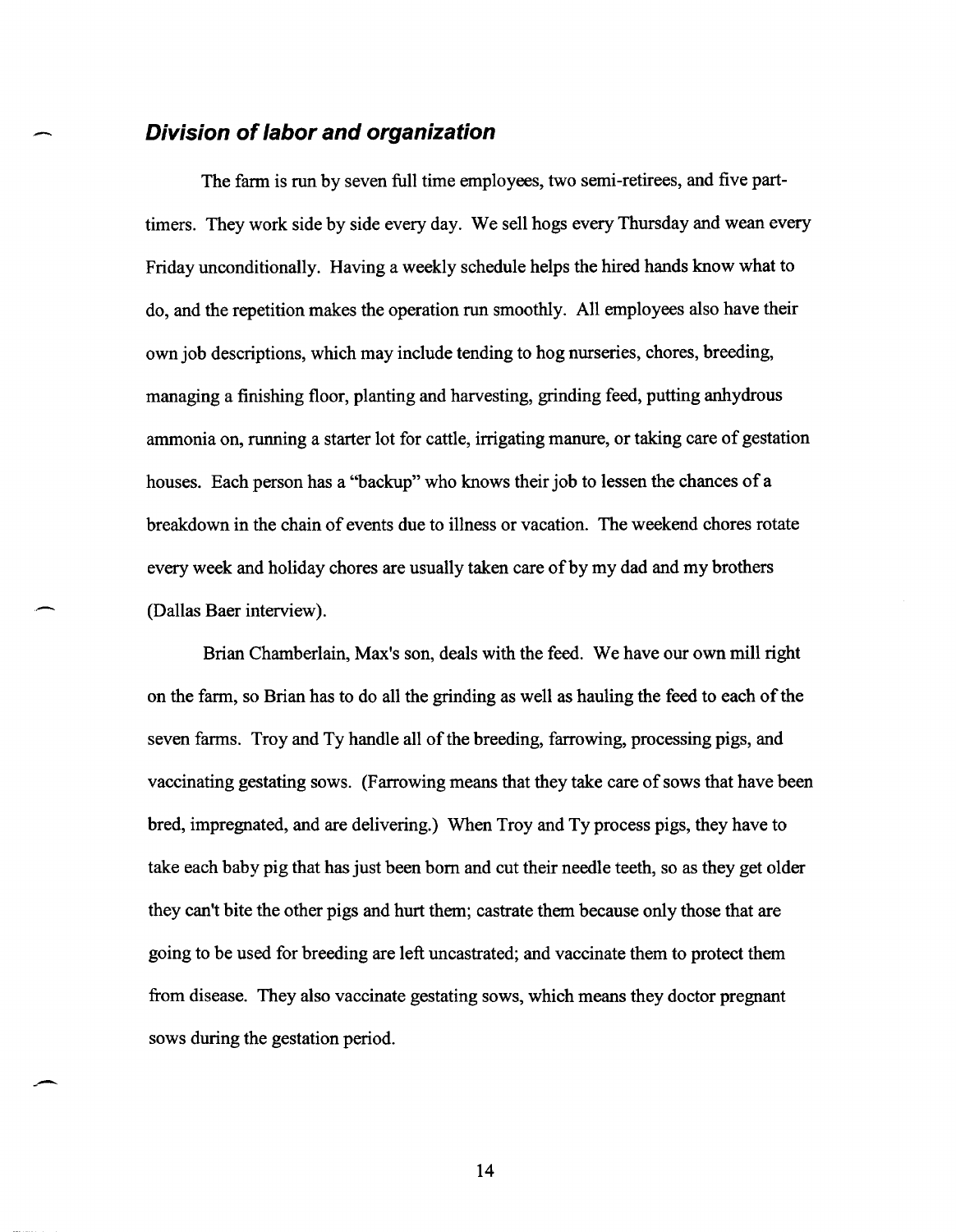Scott takes care of all the books and cash flows, hog enterprising, beans, and feed programs. In keeping the books, he monitors the cash flows going out as well as coming in and tries to budget these appropriately. Hog enterprising entails managing the feed conversions and product costs. He keeps close track of the feed that is used and its cost. He keeps all of the receipts dealing with the production of hogs, including overhead, short-term and long-term debt, and feed purchases. At the end of the year, he balances the books to see how profitable our production was over-all and finds the break-even point for all the areas of the farm. For instance, "Right now the break-even point on beans for us is about \$2.72. This is not very good because the market price is \$1.91. That means for every bushel we produce we're losing \$.81. This probably has a lot to do with our high long-term debt that we have right now. We knew the only way to survive was to add on and produce more, so we built some more buildings. Our overhead is probably a little bit higher than the average farmer because of this, but we'll turn it around in no time at all" (Scott Chamberlain interview). Scott is also in charge of all the planting, maintenance, and harvesting of the beans. He also schedules the feeding program and makes sure the orders of all the different kinds of feed are set up and delivered at the right times. Of course, it is extremely important that the right feed is on hand at all times so as not to break the pattern the hogs are fed in and consequently harm their production.

Dallas is in charge of hog production, which includes keeping monthly inventories of all the hogs in each building, monitoring the sow production and making adjustments when necessary, monitoring the conception rate, and solely taking care of the hot nursery at the Eel River farm. He also takes care of all the planting, maintenance, and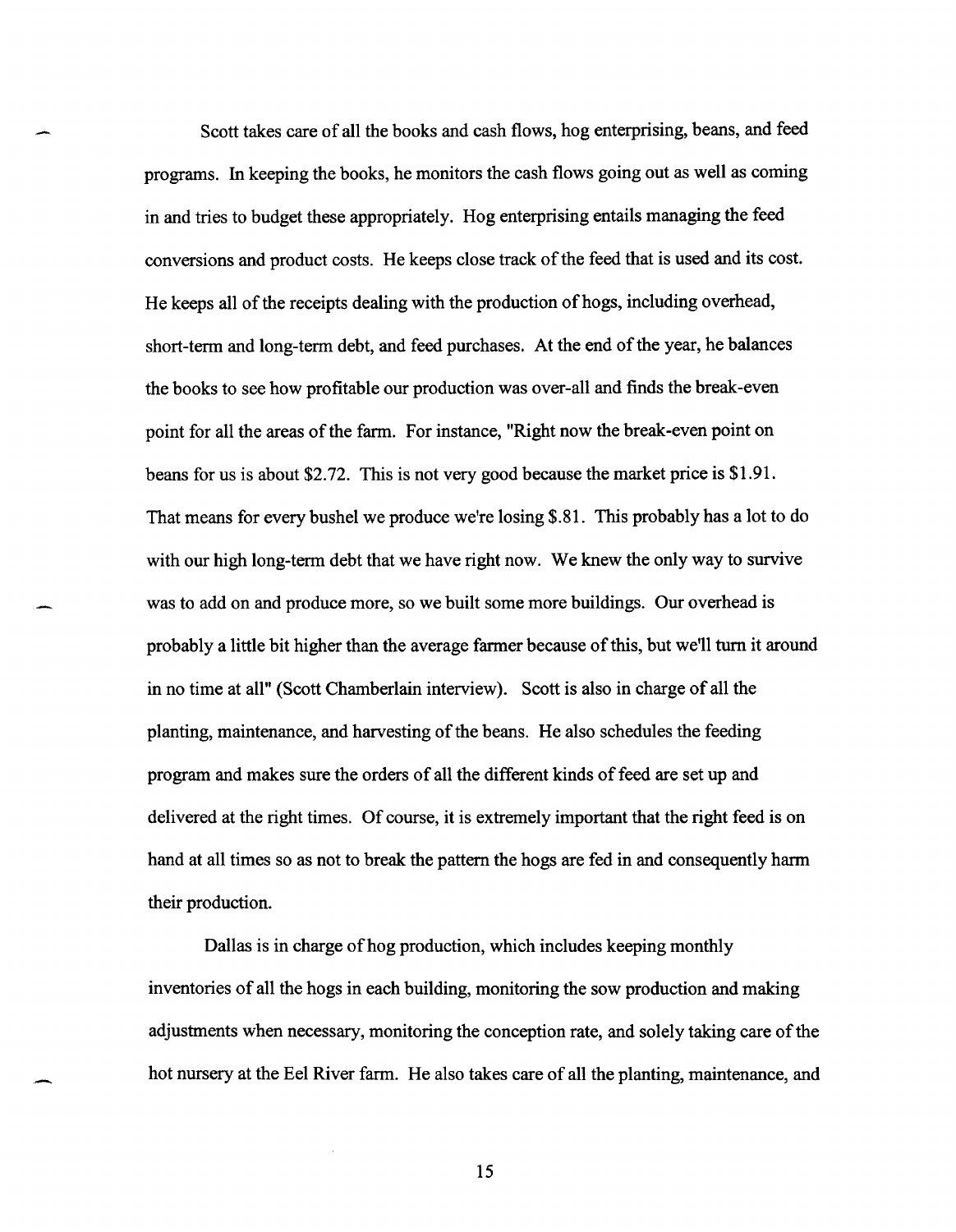harvesting of the com. Monitoring the sow production rate means he is constantly checking the litters that have been born and keeping a close eye on the average size litter and the health of the newborn pigs. He watches the conception rate by finding the ratio of sows bred to those that became pregnant.

Monte deals with the gilts, manure management, overseeing the finisher and grower houses, and maintenance. (Gilts are female pigs that have not yet farrowed.) "All of our gilts are lot bred, which means we just put a boar on the lot with them and let them mate themselves" (Monte Chamberlain interview) He also selects the gilts that the farm buys and breeds and keeps them fed watching their diets closely. Manure management includes keeping a record of where the manure has been injected, how much has been injected, and making sure it goes on the fields uniformly. "A huge part of manure management is the actual setting up and taking down of the machinery that pumps the manure from the pits. Ty helps me out with that a lot. Now we inject all of our manure instead of spreading it with a honey wagon or slurrey tanks. This helps keep neighbors off our back because it reduces the smell, and it keeps environmentalists off our back as well because it helps us manage the NPK levels. It also saves time and is more efficient. We better utilize the manure and have less compaction on the fields" (Monte Chamberlain interview). (NPK levels refer to harmful emission of nitrogen, phosphorus, and potassium into the environment by manure. The state requires that farmers keep a very close eye on these levels and never go over the legal level. "If you do, you're going to have one heck of a fine to pay. ") Monte spends a large part of his days in the grower/finisher houses where he monitors the production and growth of the hogs that have been weaned and are given time to grow before they are sold. Having a degree in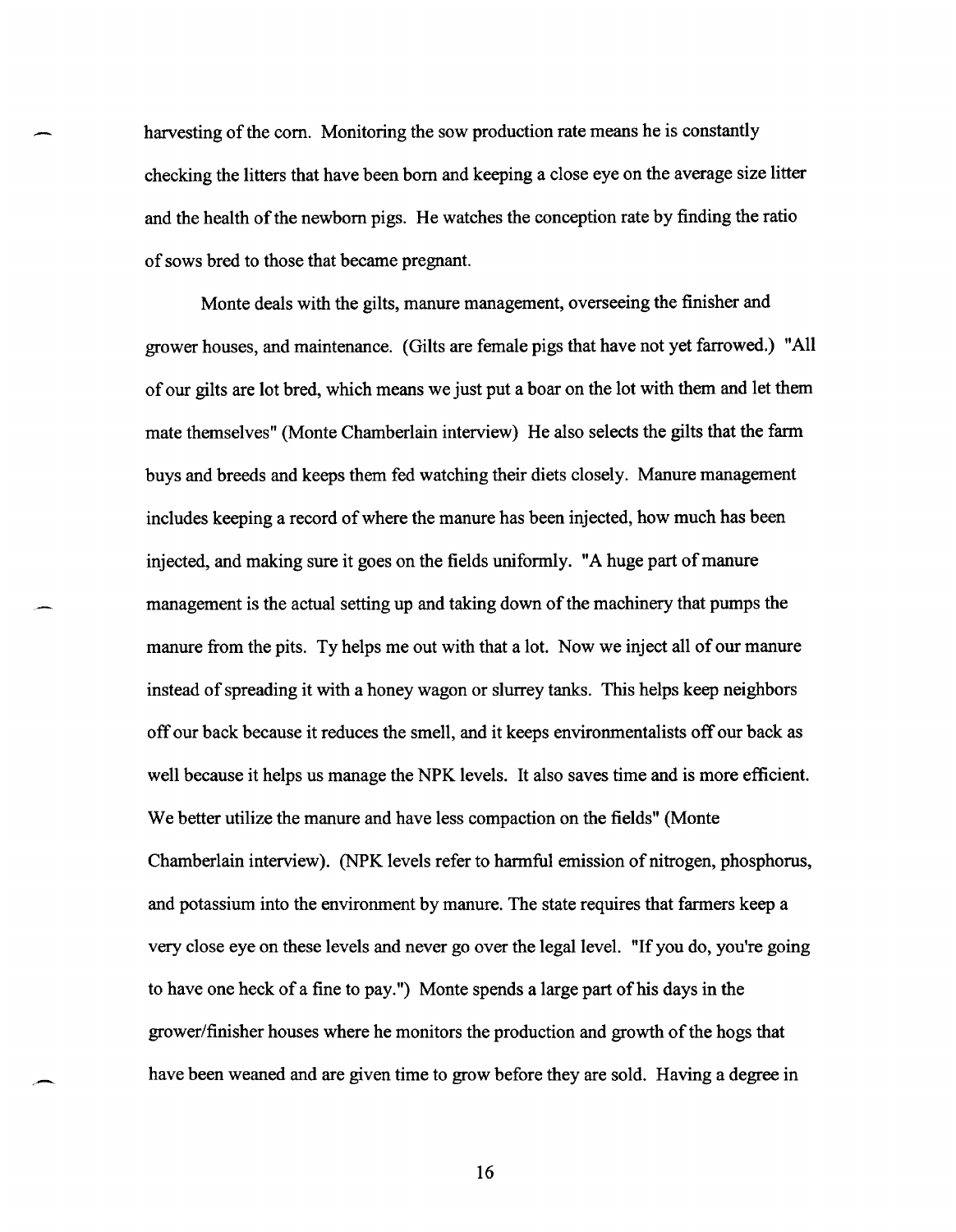mechanics, Monte is very good at the maintenance and everyday "fix its" that a farmer must engage in.

Mike Yentes is our only full time employee who is not a member of the family. However, he has lived on the same road as the farm and the family and been a small part of it since he was in high school. Mike mostly does general tasks like helping out the guys when they need some extra hands. He is also very good at repairs and maintenance ofthe equipment. He spends the majority of his time in the finishing houses helping out (Dallas Baer interview).

Because Max is semi-retired, he spends about three quarters of the day at the farm. His duties include mowing in the summer months and ground maintenance. He participates in planting and harvesting, runs many of the errands, and does a majority of the hauling of hogs when they sell on Thursday and wean on Friday. Mowing and maintaining the farm grounds is a much bigger job than it sounds when you consider that we farm 1,300 acres and over 200 of those acres have to be mowed and maintained.

Grandpa Orville is also semi-retired but still shows up at the farm every day. He runs the dryer during the harvest season, takes care of a lot of the equipment maintenance, and advises all the others. When the corn is harvested, before it is put into a grain bin or silo, it must be dried to avoid mold and mildew. There is a large dryer on the farm that the corn is fed into; it remains in the dryer until there is no hint of moisture at all. It can take hours to dry the corn depending on how dry it is when it is actually taken out of the field. So, when the harvesting is stopped due to the lack of daylight, the dryer keeps running into the wee hours of the night. The dryer buzzes very loudly when it is done, and during the harvest season, Grandpa sleeps with his windows open so he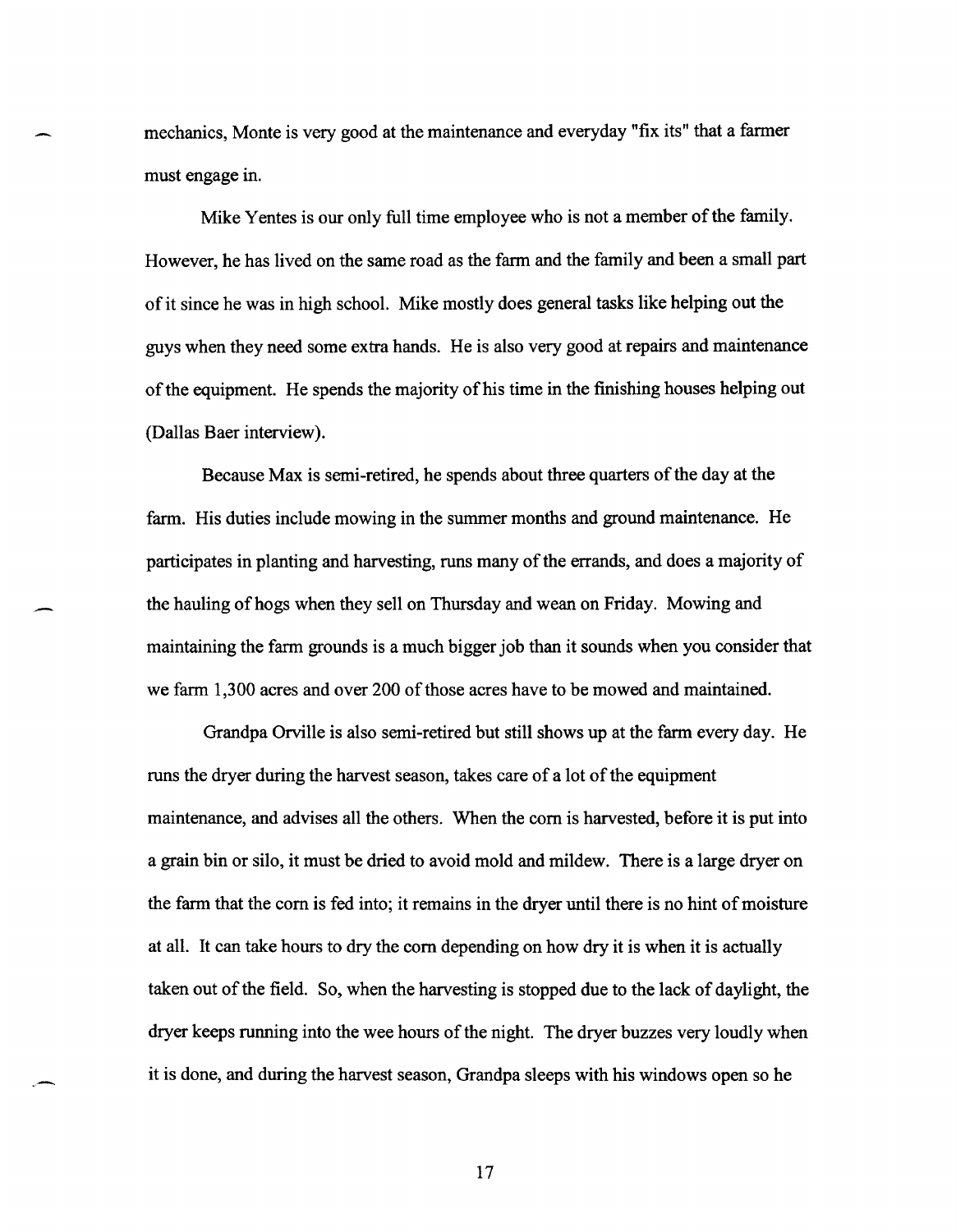can hear when it is finished and go unload the dryer. Grandpa is a great adviser to the others on the farm because he has seen and experienced so much on the farm. He suffered through the great depression and watched the field work move from working with teams of horses to working with fuel guzzling equipment.

Grandma and Grandpa Chamberlain are also very avid travelers in between planting and harvesting seasons. They go to Florida every year during the winter months and travel the world during the warm months looking for more efficient ways of farming. They have traveled well over 30 countries worldwide, several of them two or three times, studying agriculture and farming methods (Orville Chamberlain interview).

Ironically, most of the part-time help comes from the Baer side of my family. Grandpa Baer works Thursday mornings every week to help out with the selling and moving of all the hogs. My uncle Dewayne works on the weekends. He goes to each of the buildings and cleans them out, using a pressure sprayer to clear away the cobwebs or any other debris that may have gathered throughout the week. My uncle Rex actually lives on one of the farms where we have a farrowing house and helps out as needed there. "It's really nice to have him over there to help out because sometimes you just don't have the time or enough help to get to each house and make sure everything is running smoothly. Rex is a great worker and we know we can always count on him" (Tyler Baer interview). Two other hired hands work in the mornings and help out with weaning, cleaning, and selling on Thursdays. Chrissy, Monte's wife, also works part-time and does a lot of the work in the office including paying bills, keeping books up to date, and payroll.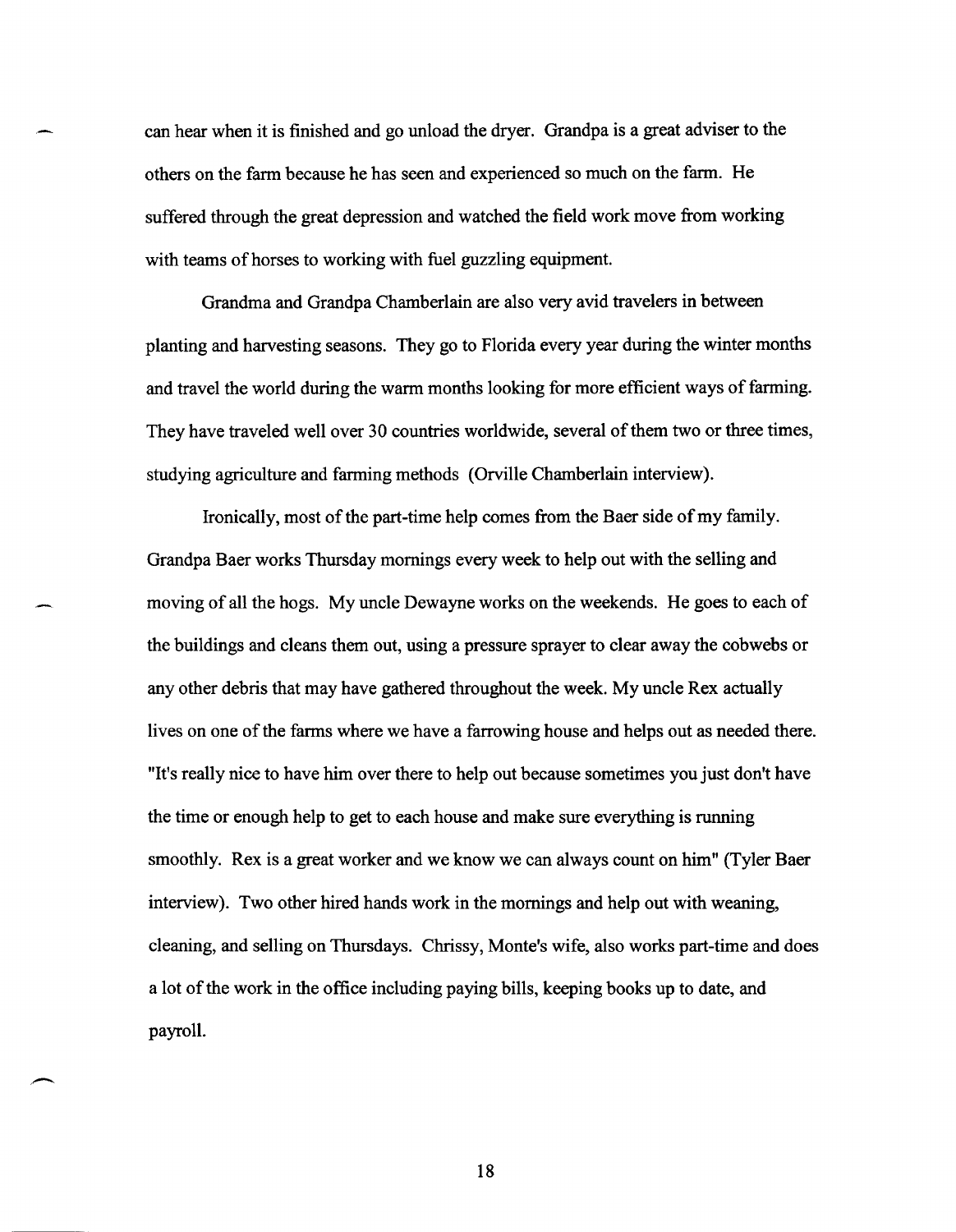#### - **The Family's Closeness**

A second reason for my family's success is our closeness. It is said that a family that plays together stays together. My family is living proof of that statement. Since I was one year old, I have lived less than a half mile from my grandparents, aunt, and uncle, and the farm. My cousins, Angie and Monte, and my brothers and I spent every waking minute of the summer together. We invented clubs and sometimes dangerous games that entertained us for hours. Each family had one four-wheeler, I had a moped, and Grandma and Grandpa had a golf-cart for us to play with, providing the opportunity to get ourselves into trouble.

The boys, however, were the most mischievous ones. Perhaps the time they found themselves in the most trouble was when Ty was eight years old and Troy and Monte were ten. They had heard some people at the high school basketball game talking about going out and soaping windows. This was an intriguing prospect to the guys because they heard the people saying how much fun it was. So, that night they took all the soap they could from their houses and met back at the largest hog shed we own. They then proceeded to soap every window on the building, writing their names, their girlfriend's names, or simply "hi" on them. Needless to say, Dad and Scott were fuming when they got back there Saturday morning and found what the boys had done. The three once again found themselves gathered back at the hog shed, this time not with soap in hand, but Windex and paper towel. "There are at least forty windows back there. Let me tell you, it took a hell of a lot longer to clean up the windows than it did to soap them. And, if I remember right, it just wasn't quite as fun" (Monte Chamberlain interview). "I guess we kind of had a hard time with windows around the farm because I can remember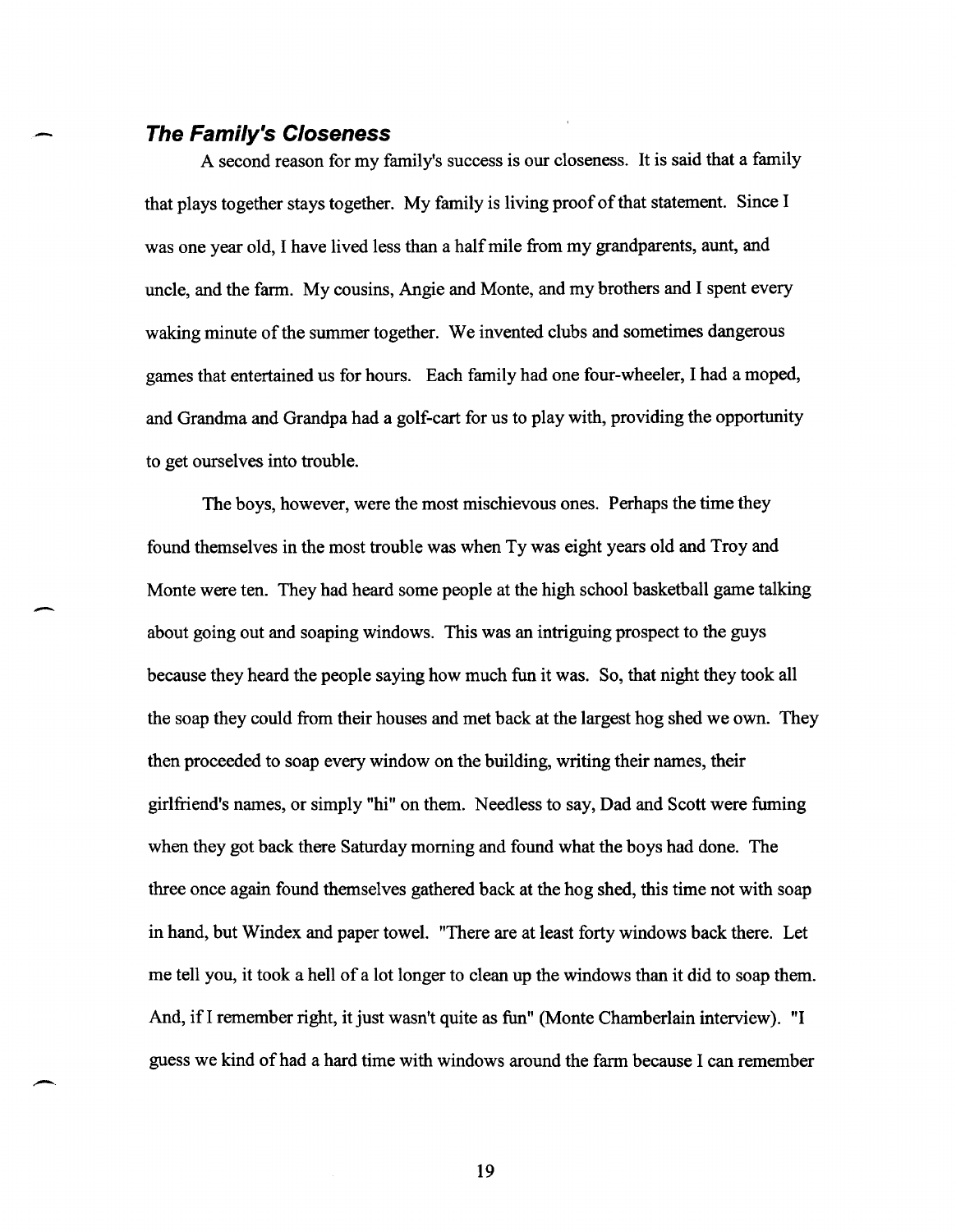once getting in trouble for shooting out four of the windows in the barn at the Hall Fann with my b.b. gun," Tyler added (Tyler Baer interview).

Grandpa Orville always gave the kids an opportunity to earn some money on the farm. Sometimes, the jobs farm kids are offered are a little different than those of other children. For instance, everyone's favorite money maker as we grew up was "rattin'," as we called it. Grandpa told us that for every rat we shot and killed he would give us a quarter. So, every Saturday night we would get the spotlight and our pellet guns and head to the barns. I always had to hold the spotlight while the guys shot at the rats as they came into the light. "We had the greatest times taking the 'rat-bo' pellet gun out and getting those rats, and we made a lot of money too!" (Troy Baer interview). We also were each given a quarter when we could produce the head of a sparrow for my grandpa to see. "I guess he wanted the head because he hated those things so much, he just wanted to make sure they were dead. They are such a nuisance" (Monte Chamberlain interview).

After bailing season, the kids could always be found in the barn celebrating our new playground in the straw. We would break some bales to make a soft place to land for a getaway when we played tag, or for safe landing when we would swing on the big rope clear across the top of the bam. Our biggest projects however were always building tunnels and clubhouses in the stacked straw.

Even though we're older now and these games are just stories to talk about at Christmas, we still have many common interests. Dad, Troy, Ty, and Monte all go to a bowling league Monday nights. They're not all on the same team, so this can cause some heated competition. Dad, Monte, Scott, Troy, and Ty all enjoy golfing in the summer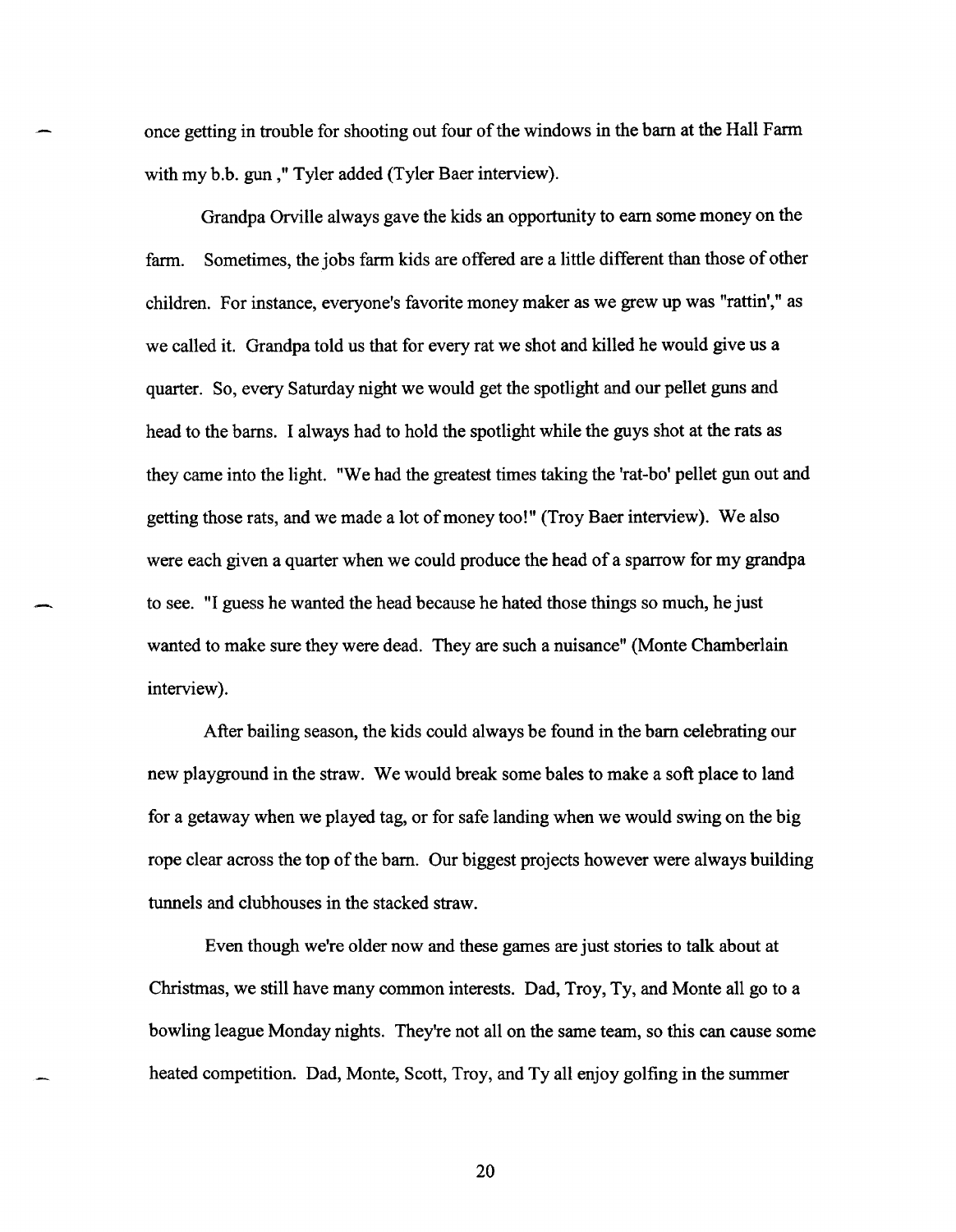after all the chores are done. Of course, we can't forget fishing either. Troy, Ty, and Monte just bought a fishing boat together three years ago and have enjoyed it every summer since. Scott and Monte both have speedboats, and we occasionally all head out to the lake with them to enjoy a day of tubing and skiing. "We're all really close and know each other well. We pick our battles and have respect for each other; that's what keeps us running. Everyone does his share and trust that you will do yours" (Dallas Baer interview).

#### **Smart Financing and Decision Making**

-

-

Recently Chamberlain Farms has been deeper in debt than ever before. This debt, however, has proved to be one of the reasons our farm has stayed alive. "As we watched group farming become more popular, we knew that to compete we were going to have to add on and produce more hogs" (Troy Baer interview). With the recent falling prices in hogs, the government bought all of the farmers' diseased hogs. Because we were losing money every week, we decided to participate in the buyout. We sold a majority of our population and therefore had a lot of additional costs when we started to repopulate. "At the bank, we have a line of credit that is always available to us. Of course, every year we have to go back and renew it, and the available amount can always change. Things have sure changed in the last ten years though. Used to be that you were nearly best friends with your bankers. Now they don't have time because they're too busy getting loans and making a profit off of the huge farmers" (Orville Chamberlain interview).

At the beginning of every year, Dad, Scott, and Grandpa Orville put together a budget. The budget always includes the following: utilities; feed costs; com production; bean meal costs; artificial insemination costs; cost of new boars; yields of beans, wheat,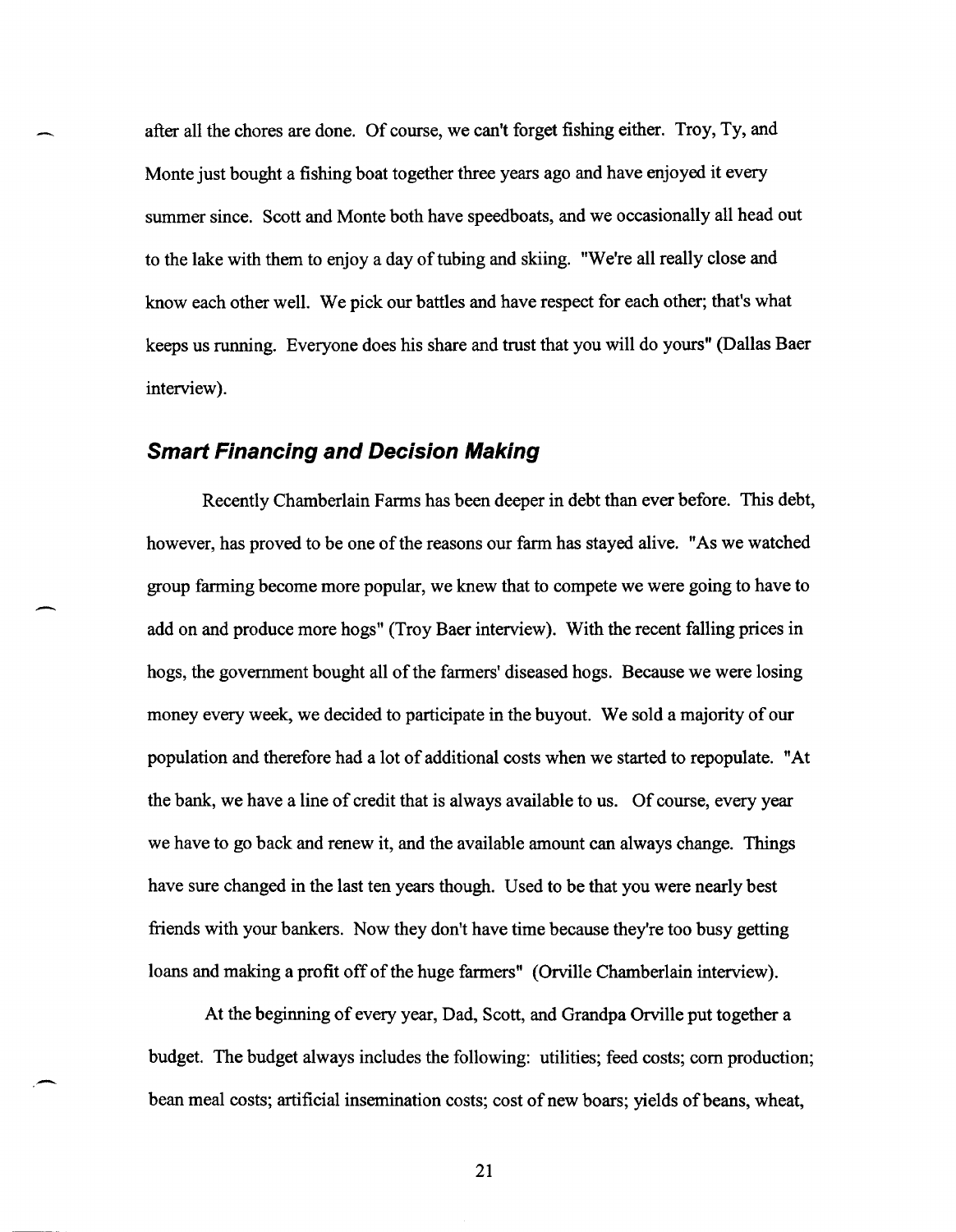and hogs; health insurance for all employees; reimbursements for dental costs among employees; building repairs; new equipment and equipment repairs; and medicines and vaccinations. The overhead costs of farming are astronomical and always higher than what one would think. For instance, they budget \$1,800 every month for the electric bill alone. With the rise in gas prices, the cost of heating our buildings went up dramatically. "We were kind of surprised when we got the gas bill on one building and saw that it cost \$4,000 just to keep it heated for one month. We were afraid to get the gas bills from all the other farms" (Scott Chamberlain interview).

Chamberlain Farms is also starting to get more involved in hedging its risks in the market. "So far the only types of contracts we make are with the packers, and even then, we never contract for more than one-third of what we're selling for the month. We sell every single week, bar none. We just take the highs with the lows and everything seems to balance out, so far anyway" (Dallas Baer interview).

The contracts that my father is talking about here are futures contracts. They are a "binding obligation to either purchase or deliver a specific commodity at a set future date." (Fleisher, p. 88). Furtures contracts are highly standardized with regard to quantity, grade, location, time, and method of delivery and purchase. The contracts make it possible for farmers to hedge, or protect themselves, from the risk that goes along with the market. "I guess we've found that the premium that goes along with creating the contracts just hasn't saved us enough money. It's not worth our time yet" (Orville Chamberlain interview). "Overall we do a pretty good job with our budgeting. We usually aren't too far off. The only thing that throws us off is if the cost of grain goes up or the price of hogs goes down. We base most of our numbers on the past expenses and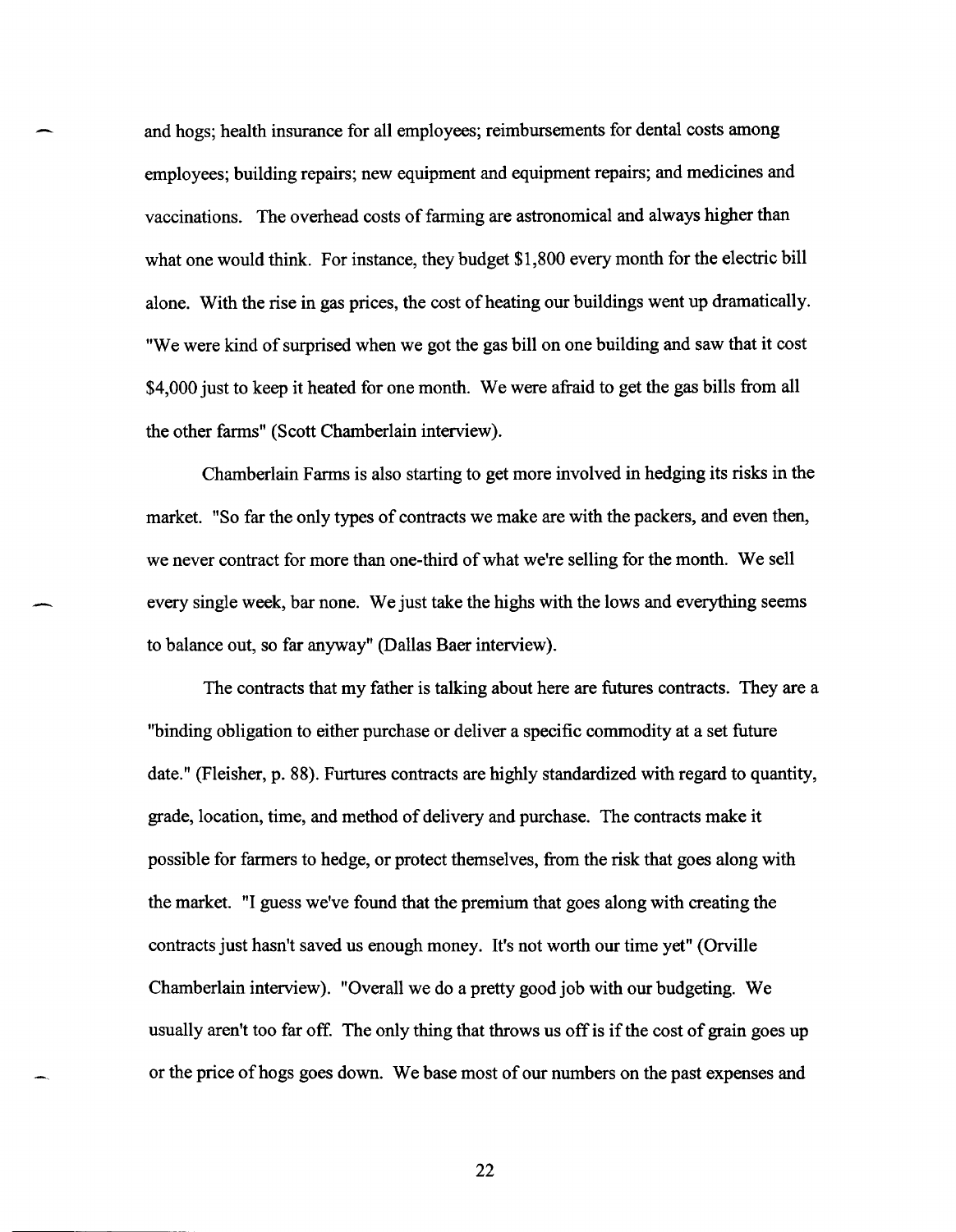try to interpret the market and base those numbers on recent trends" (Scott Chamberlain interview).

#### Technological Improvements

Success in almost every business, including farming, depends on its ability to keep up with recent trends and technology. "It's amazing to me seeing all of the new equipment and gizmos we have around here that makes our job a little bit easier. I just wish my dad and grand dad could have seen and used all of it too" (Orville Chamberlain interview).

Perhaps one of the major technological improvements relevant to our farm is in the area of pork producing. The goal of a pork producer is to have a high percentage of leanness on the hogs, to produce larger litters, and to have a high conception rate in breeding. "Right now we're running at about 55.2% lean on carcass, and yielding 76%" (Dallas Baer interview). This means that when a hog is standing on the scales, 55.2% of its body weight is meat. Yielding 76% means that when a pig has been skinned and all of its entrails have been removed the remaining is 76% meat.

A huge improvement in our hog production is the reduced amount of time sows spend in the gestation house and the decreased amount of time it takes to wean pigs and get them to the finishing houses. "We used to wean hogs at six weeks old, then at four weeks, and now we're weaning in about 16 or 17 days. These pigs are moved to the finishing houses faster and are ready to be sold at an earlier age. That allows us to produce more in our buildings creating higher income with higher sales. This does have some disadvantages though. The temperament of our sows is a lot different. We get more production out of them, but their durability isn't quite as good because they're being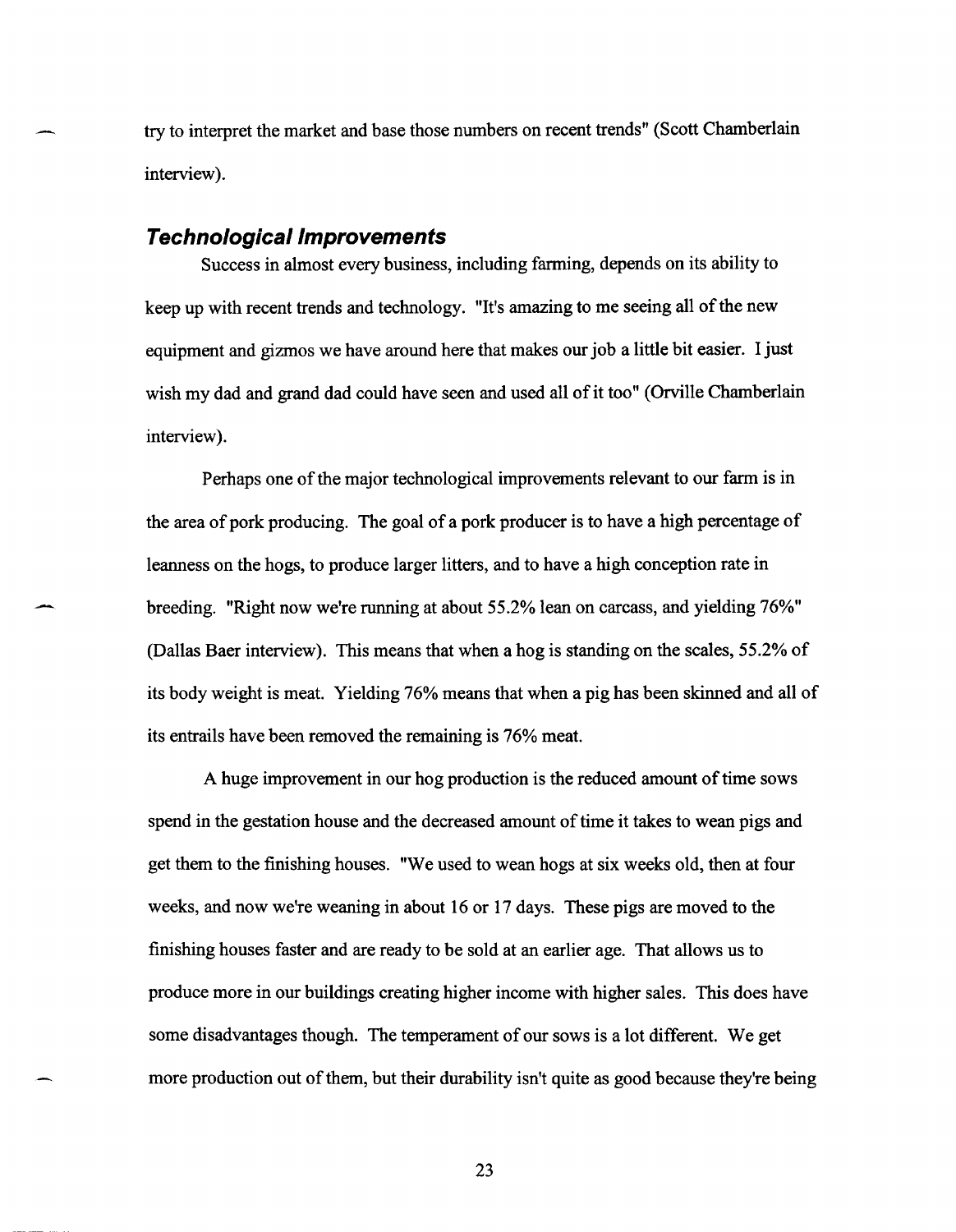worked harder" (Dallas Baer interview). "Our sows are also producing larger litters now than they used to. The average litter used to be about eight pigs, now we've increased it to 9.6 and we've had monthly averages up to ten per litter" (Tyler Baer interview). Our conception rate is a lot higher now than it used to be too. It's running at about 90%. This means that 90% of sows that we hand breed get impregnated. We lot breed all of our gilts, which means we put them out on the lots over night or throughout the day with a boar and let them mate themselves. The sows that have been hand picked at sales by my brothers or dad are placed in a small pen with a boar that has been hand picked as well so as to produce optimal offspring; this is what has been referred to as hand breeding. This type of breeding is used for all of the hogs we sell for meat, which are also called terminal hogs. We use artificial insemination for our maternal hogs. Maternal hogs are the ones we keep on the farm to use in future breeding. We artificially inseminate 10% of those that conceive. We have three breeding houses and usually we produce around 51 litters every week. "We put our sows on a rotation so we know where we are all the time. We have twenty bunches of sows with about sixty in each bunch. Normally we breed all sixty in each group and of those 45 will conceive" (Tyler Baer interview).

There has also been a dramatic change in the way hogs are fed. Ten years ago, a farmer would just walk by the pen and throw in a scoop of feed. Now there are five different stages of feed before a hog is sold. Stage feeding is done according to the body size and age. Pigs in the grower and finishing houses get completely different feed than the pigs in the gestation house. The difference is in the protein and vitamins that the feed contains. "Another thing we do now is sex feed. Gilts need higher amounts of protein than barrows" (Troy Baer interview).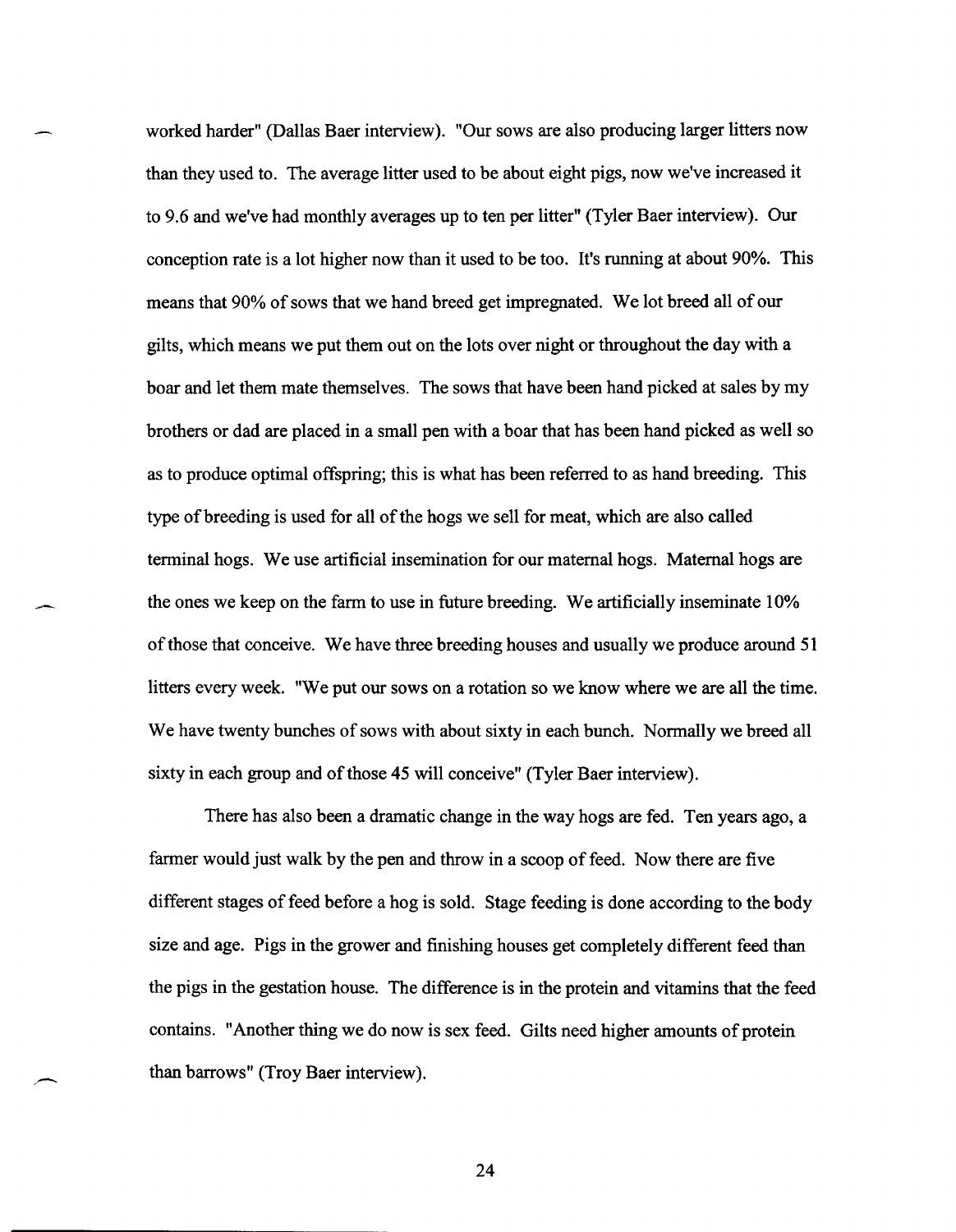Another huge improvement involves the monitors on the buildings. All aspects are computerized. We have computers in every building that monitor the quality of the air and the air temperature. In order for the hogs to remain healthy and stay on track, the temperature in the hot nurseries, or weaning houses, has to be uniform all the time regardless of the season or the temperature outside. In our newest hot nursery we have computers that automatically call my dad or brothers if the temperature goes above or below the target zone by a quarter of a degree. "This is a really good precaution, but I can't say that I enjoy getting those calls in the middle of the night when it's twenty below and snowing like crazy" (Dallas Baer interview). The computers also call immediately if the power goes off in any of the buildings. There have been several times when the power has went off in the night during a summer storm and we've all had to go back and ventilate the buildings so the hogs don't suffocate and aren't uncomfortable. It can be a real shock to a pig's system when they're used to having the temperature just where they want it and always being comfortable to have the power shut off and have the temperature skyrocket to 120 degrees.

Of course, there are also computer improvements in the equipment used for harvest and planting. In the planters, the computer informs you of how much you have planted, how many acres you have covered, and if your fertilizer is on evenly or if you need more in one spot. In the combines you have several yield monitors that tell you how many bushel per acre you're producing, how dry the com is, and how quickly the combine is shelling the com. These monitors all help farmers produce higher yields and higher quality crops.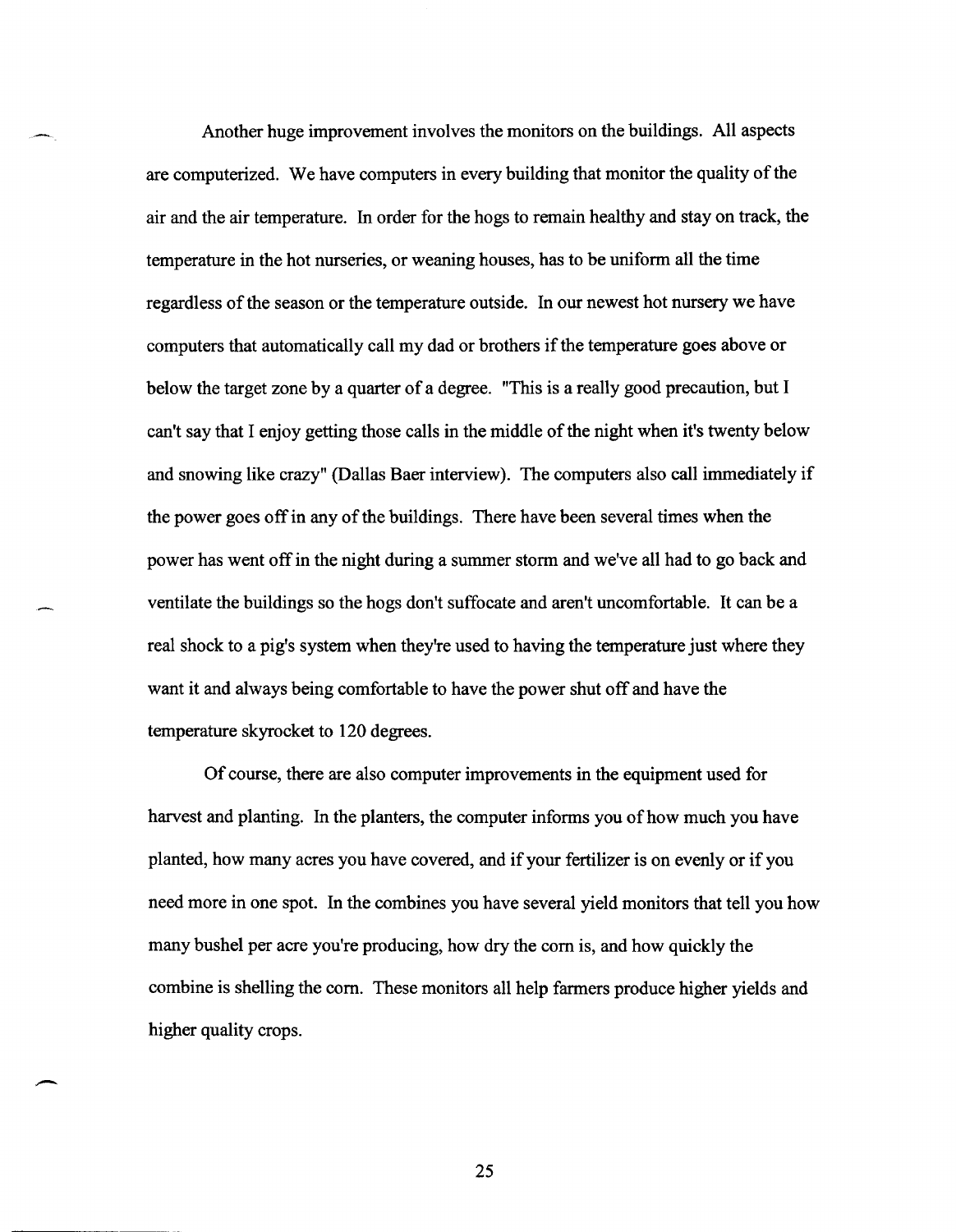### **Conclusion**

,-

-

There are many different functions of a family. Being a part of a farm family, I feel that the responsibilities of each member are much greater than those of other types of families. For five generations, the children and grandchildren have been coming back to the farm. However, they don't come back because they have been forced to, or because economically, the farm would not get along without them. On the contrary, they come back for the many wonderful experiences they are involved in while working with the family. The farm helps each member of the family to become well rounded. The children are educated on the farm by tinkering with broken down machinery, and watching their fathers doctor the hogs when they are sick. Just as any other family, our family leans on each other emotionally.

I can't imagine growing up anywhere but on a farm. I don't think I've ever been given the chance to get bored. Stories that I find common, many other people find fascinating or sometimes repulsive. I always have looked forward to harvest, when I can ride in the combine with my dad. However, I always dread the bad humor that goes along with poor weather during planting or harvesting seasons. I have been given so many opportunities in my life because of the farm. It's great to grow up seeing and working with my family every day in all we do. As my father always says, "We'll just keep this thing going. Everybody gives a little so the farm stays with the family."